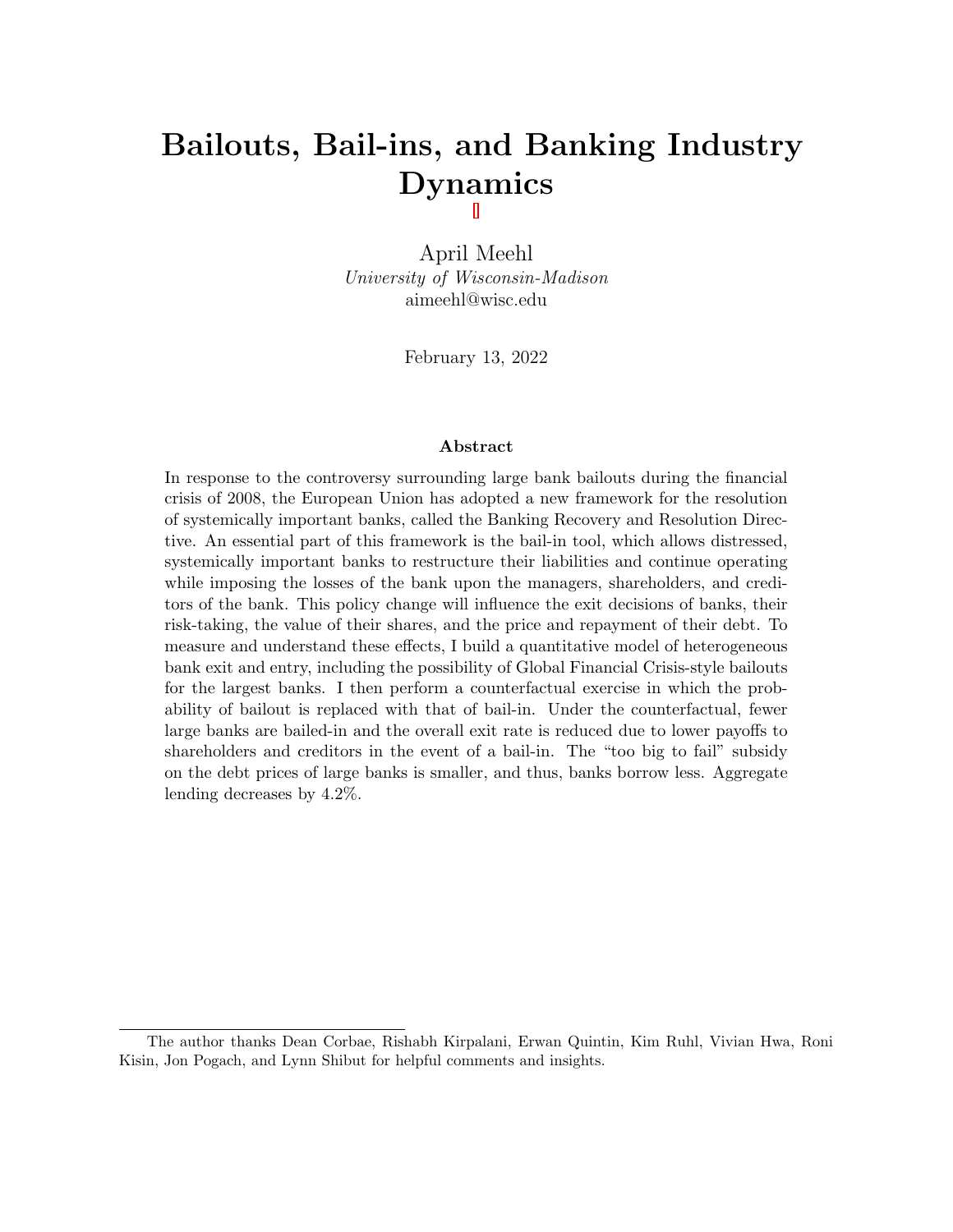# 1 Introduction

During the Global Financial Crisis, the failure of "too big to fail" (TBTF) banks posed an immense threat to European economies and the global financial system. To preserve financial stability, governments bailed out these banks by injecting equity and/or guaranteeing the debt of the big banks. These bailouts were controversial due to the use of public funds to pay for the fallout of bank managers' excessive risk-taking. In response, the EU adopted a new framework for the resolution of large banks, the Banking Recovery and Resolution Directive (BRRD), in 2014, and continued to amend these regulations until 2019. A key part of BRRD is the bail-in tool. A bail-in restructures the bank's liabilities by apportioning the losses of the bank onto the claims of the shareholders and debtholders, in that order, and converting leftover debt claims into equity in order to recapitalize the bank until it can safely continue operating. This new policy seeks to accomplish two goals: maintaining financial stability and promoting market discipline.

In this paper, I will answer how the equilibrium decisions of heterogeneous banks differ under a bail-in regime compared to a bailout regime by building a quantitative model of the EU banking industry. My paper is the first to evaluate the effect of bail-in policies on the exit decisions of banks as well as the resulting consequences for debt prices, risk-taking, lending, and dividend issuance. With the new policy in place, the exit rate is reduced substantially and there are fewer bail-ins in equilibrium than there were bailouts. The repayment to creditor in a bail-in is less than that in a bailout, and shareholders receive nothing in a bail-in. Therefore, the prices of uninsured debt rise and banks borrow significantly less. However, less borrowing translates to less funding for loans, and aggregate lending declines.

In the benchmark model, banks use equity, insured deposits, and uninsured debt to invest in risky loans with stochastic returns. Upon realizing their return on lending and the fraction of loan defaults, undercapitalized banks will be sent into resolution and all other banks will choose between entering resolution or continuing to operate. If continuing, the bank must repay the full deposit and debt claims and then choose its dividend issuance and next period debt and loan values. If a bank goes into resolution, there is a size-dependent probability that it will be bailed out, in which equity is injected into the bank by the government to allow it to continue. On the other hand, if the bank is not bailed out, it is liquidated — a discounted value of assets is used to repay first insured deposits and then as much uninsured debt as possible. Shareholders are paid last, but have limited liability, and are therefore protected from covering the remaining debt claims. A representative household owns the shares of the banks and lends insured deposits and uninsured debt. The price of the uninsured debt is pinned down via a zero profit condition based on the expected repayment of the debt and will be able to capture any endogenous TBTF subsidy. The model generates a steady state distribution of banks based on their lending and funding mixes.

I find that banks exit when they have the lowest return realization and are either very small or very levered. Small banks exit due to the relatively high costs of operating, but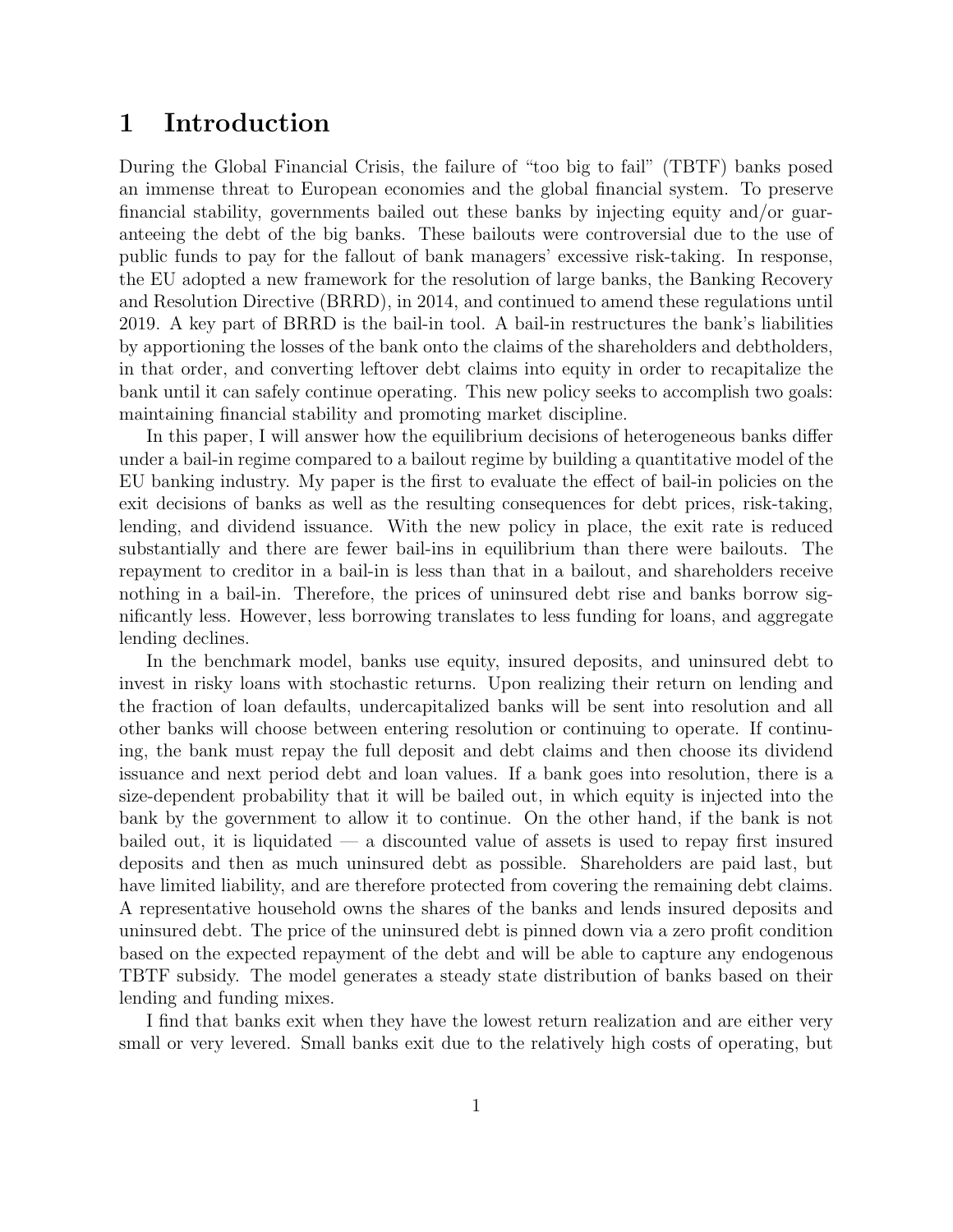the very levered banks are large banks who gamble for bailout. These banks benefit from a "too big to fail" (TBTF) subsidy on their uninsured debt, resulting in a large mass of banks with very high debt to loans ratios. Under liquidation, the discounted value of a banks' loans are never enough to fully repay the creditors and shareholders receive nothing. This is not true when banks are bailed out. By construction, the creditors are fully repaid and shareholders retain the value of their shares.

The counterfactual introduces a simplified bail-in policy by replacing the probability of bailout for the largest banks with that of bail-in. A bailed-in bank will not repay its uninsured debt. Instead, creditors will receive shares in the new, restructured bank, up to the value of their original claim. The original shareholders will only receive shares in excess of the creditors' claims. The bank is restricted from issuing dividends in the period of the bail-in, but will issue new risky loans, borrow new insured deposits and uninsured debt, and continue operating.

In the counterfactual, shareholders lose their entire claims and creditors receive an average haircut of 7% in the event of a bail-in. Compared to the benchmark model where creditors are guaranteed full repayment in a bailout, uninsured debt prices rise. The higher cost of debt induces banks to borrow significantly less. Being less levered, these banks are better equipped to absorb losses on lending and therefore, the exit rate decreases significantly. Further, the rate of bail-in is substantially lower than the rate of bailout. The value of bailout to the original shareholders is no different than that of liquidation, so banks no longer have an incentive to grow large. As a result, aggregate lending decreases by 4.22%. Nonetheless, banks issue greater dividends at the median. The introduction of bail-ins creates a less levered, safer banking industry with a decreased threat of big bank failure.

My paper fits into the literature on bankruptcy and reorganization, specifically that of bank bail-in policies. While this is the first paper I am aware of to study the exit and entry decisions of banks under the bail-in tool of BRRD, it corresponds well to the findings of a dynamic model of the US's equivalent policy, [Berger et. al. \(2018\)](#page-24-0). Their model focuses on the optimal capital trigger ratios under various policies and they find that banks increase their capital levels at a higher rate under the bail-in policy. My paper draws further conclusions about the effects of this policy on banks' exit, risk-taking, and debt-to-equity financing decisions. In this way, my paper is similar to that of [Corbae and](#page-24-1) [D'Erasmo \(2020\)](#page-24-1), which evaluates an exit and entry model of non-financial firms with a counterfactual proposal for reorganization very similar to a bank bail-in. I contribute to this literature of reorganization policies by analyzing it within the banking industry and comparing it to other resolution policies for large banks, such as bailouts.

The rest of the paper is structured as follows. Section [2](#page-3-0) explores previous literature on bail-ins and similar industry models while Section [3](#page-4-0) goes into more detail about each resolution policy. The model and the estimation approach are described in Section [4.](#page-6-0) Section [5](#page-15-0) summarizes the results, including those from the counterfactual exercise. Section [6](#page-22-0) concludes.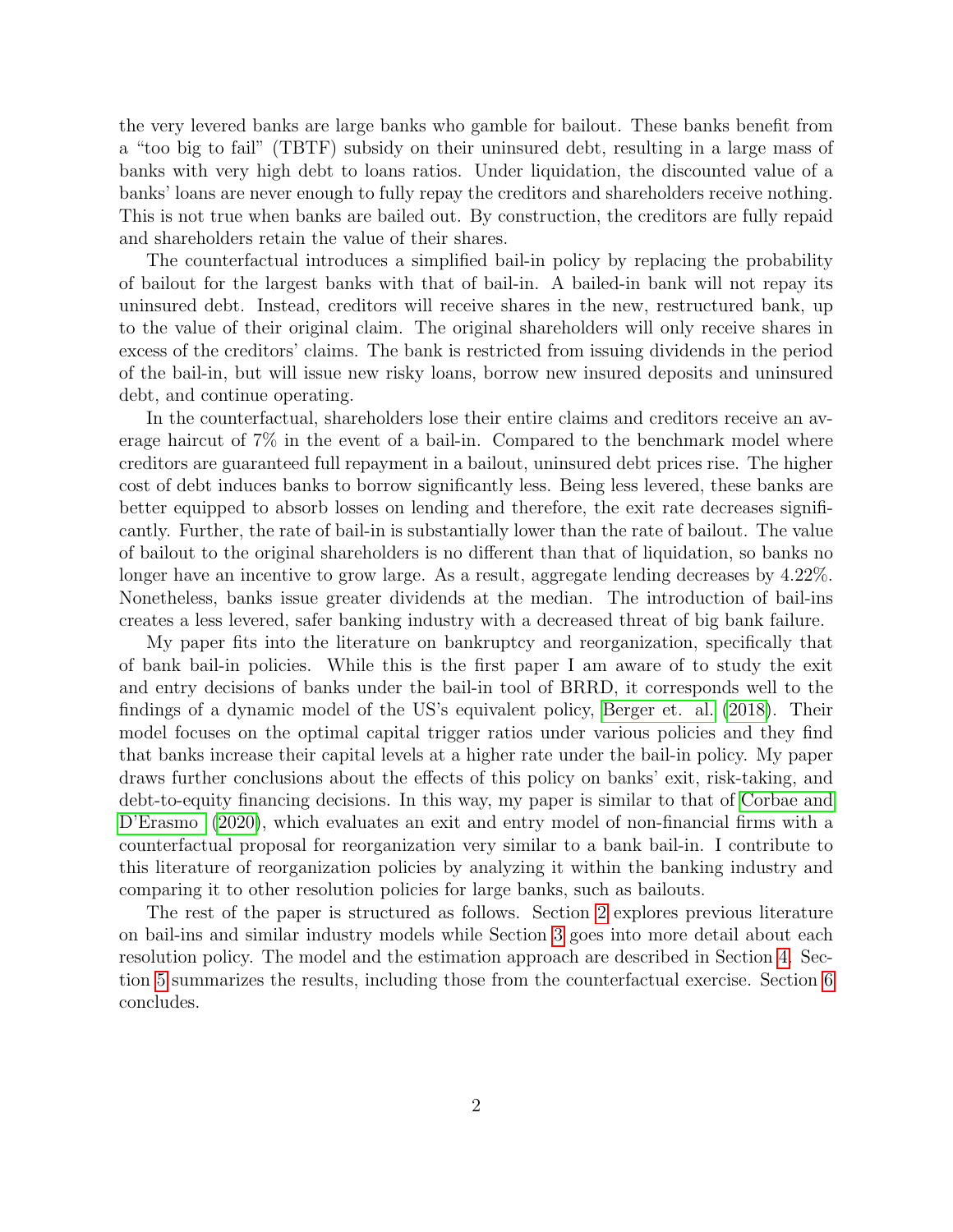# <span id="page-3-0"></span>2 Literature Review

The study of bail-in policies is still relatively new and most papers focus on their effect on the price of bank debt and whether the adoption of these policies has ended the "too big to fail" (TBTF) subsidy [\(Schaefer et. al. \(2016\)](#page-24-2), [Giuliana \(2017\)](#page-24-3), [Berndt et. al. \(2019\)](#page-24-4)). However, [Beck et. al. \(2017\)](#page-24-5) performs a reduced-form analysis of credit supply in Portugal following the partial bail-in of Banco Espirito Santo. They find that other Portuguese banks reduced their credit supply following the resolution, with those banks more exposed to Banco Espirito Santo reducing by a greater amount. This corresponds well to my finding that individual banks reduce their lending in the bail-in regime.

[Berger et. al. \(2018\)](#page-24-0) uses a dynamic banking model to determine the optimal regulatory design, under the policy regimes of bail-outs, bail-ins, and no government intervention in the resolution of banks. They solve for the optimal capital trigger ratios needed to maximize bank value minus the expected external social costs of default under each regime. The model is calibrated to the pre-crisis period for the bailout regime and the post-DFA period for the bail-in regime. In terms of welfare, the relative benefit of bail-in to bailout depends on how the costs of a bailout are distributed onto taxpayers. Additionally, they focus on the incentives provided by each regime for banks to rebuild capital during distress and find that only the bail-in regime can provide such incentives. My paper differs as I allow for the entry and exit of banks and study the impact on bank lending, repayment of debt, and choice of debt-to-equity financing. Additionally, my bail-in period will be calibrated to the pre-crisis and crisis periods in the EU rather than the period of time after the policy was enacted. In the future, I hope to capture the change to consumer welfare during the crisis if the EU was in a "bail-in" regime rather an implicit "bailout" regime.

Prior quantitative models of banking industry dynamics include [Corbae and D'Erasmo](#page-24-6) [\(2019\)](#page-24-6). This paper highlights the differences between small regional banks and large national banks in the US and how the entry and exit of these types of banks differ in response to aggregate and regional shocks. The focus of the paper is on a nontrivial endogenous bank size distribution and its implications for bank competition. In this model, the only form of bank debt is insured deposits. Banks therefore only make their exit decision based on their endogenous state and the size distribution of other banks. My model also includes uninsured debt which banks can therefore default upon. My paper then builds more off of [Egan et. al. \(2017\)](#page-24-7) which focuses on the relationship between uninsured deposits and bank financial distress. By estimating the demand function for uninsured deposits, they find that such demand increases with the financial health of the bank. My findings are in line with this as my model shows that creditors demand higher prices to lend to banks that are more at risk of non-repayment. While [Egan et. al. \(2017\)](#page-24-7) studies standard bankruptcy and bailout policies, I contribute by evaluating a counterfactual of a bail-in.

The bail-in tool is very similar to a proposed US policy for the reorganization of failing non-financial firms by the American Bankruptcy Institute, as studied by [Corbae and](#page-24-1) [D'Erasmo \(2020\)](#page-24-1). In this paper, firms make exit and entry decisions as functions of the firms' capital investment and debt. The bankruptcy law they study allows the firm to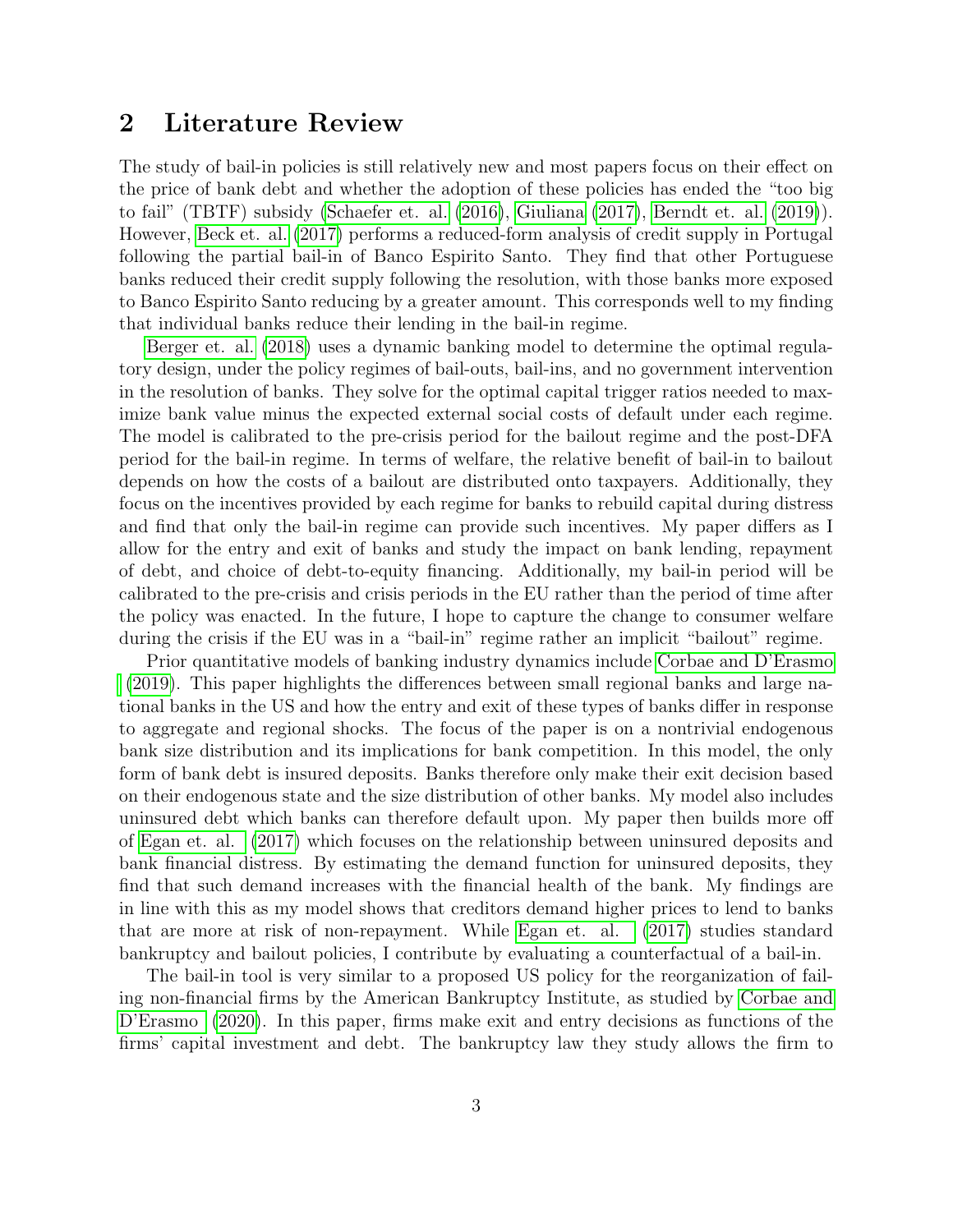become a new "all-equity" firm, forgiving the previous debt in a similar manner to my own counterfactual. This change had significant effects on the borrowing costs and capital structure of the firms and therefore increased total factor productivity by 0.5%. Welfare increased by 0.9%, closer to an equilibrium without financial frictions. My model borrows from many aspects of this model, but adapts them to match the unique features of the banking industry. Additionally, my paper also compares this new policy to one of bailouts, a policy that bears more importance in the financial than non-financial industries.

# <span id="page-4-0"></span>3 Background on Resolution Policies

#### 3.1 Bailouts

During the Global Financial Crisis, European nations used a variety of measures to save banks from failing. From 2007 to 2009, 84 banks in the EU received government aid in the form of either recapitalization, liabilities guarantees, other liquidity support, or troubled asset relief. Recapitalization was the most common of these measures, used for 35 banks in Austria, Belgium, Germany, Italy, Ireland, Luxembourg, Netherlands, and Portugal. The mean percentage of total assets that was injected into these banks was 2.19% [\(Acharya et.](#page-24-8) [al. \(2021\)](#page-24-8)).

While government support for banks is prohibited under the Treaty on the Functioning of the European Union, it can be allowed in exceptional cases, such as "a serious disturbance in the economy of a Member State". (TFEU Article 107(3.b)). Despite this explicit policy, there was an implicit belief that big banks in Europe would receive assistance from the government in the case of distress. There is a substantial literature documenting a TBTF subsidy on the debt of large banks leading up to the crisis, stemming from this belief. Included in this literature is estimation of the TBTF subsidy for European banks. [Carbo-Valverde et. al. \(2013\)](#page-24-9) finds that banks on average benefited 10-22 bps from public guarantees from 2003-2008 and that European banks benefitted more than US banks. [Li](#page-24-10) [et. al. \(2011\)](#page-24-10) complements by finding that the value of TBTF support for the top 20 European banks was 293 billion  $\epsilon$ . These findings support the modeling of the pre-GFC banking industry as a "bailout" regime.

### 3.2 Bail-ins

BRRD is enacted when the bank is failing or likely to fail, a resolution action is in the public interest, and there are no private-sector alternatives. A bank is failing or likely to fail if its assets are, or there is belief they will be, less than its liabilities or that the bank will be unable to pay its debt. There are four different resolution tools included in BRRD: 1) sale of business, 2) bridge bank, 3) asset separation, and 4) bail-in. The bail-in tool was added in 2016, is the most novel for European banks, and is considered to be the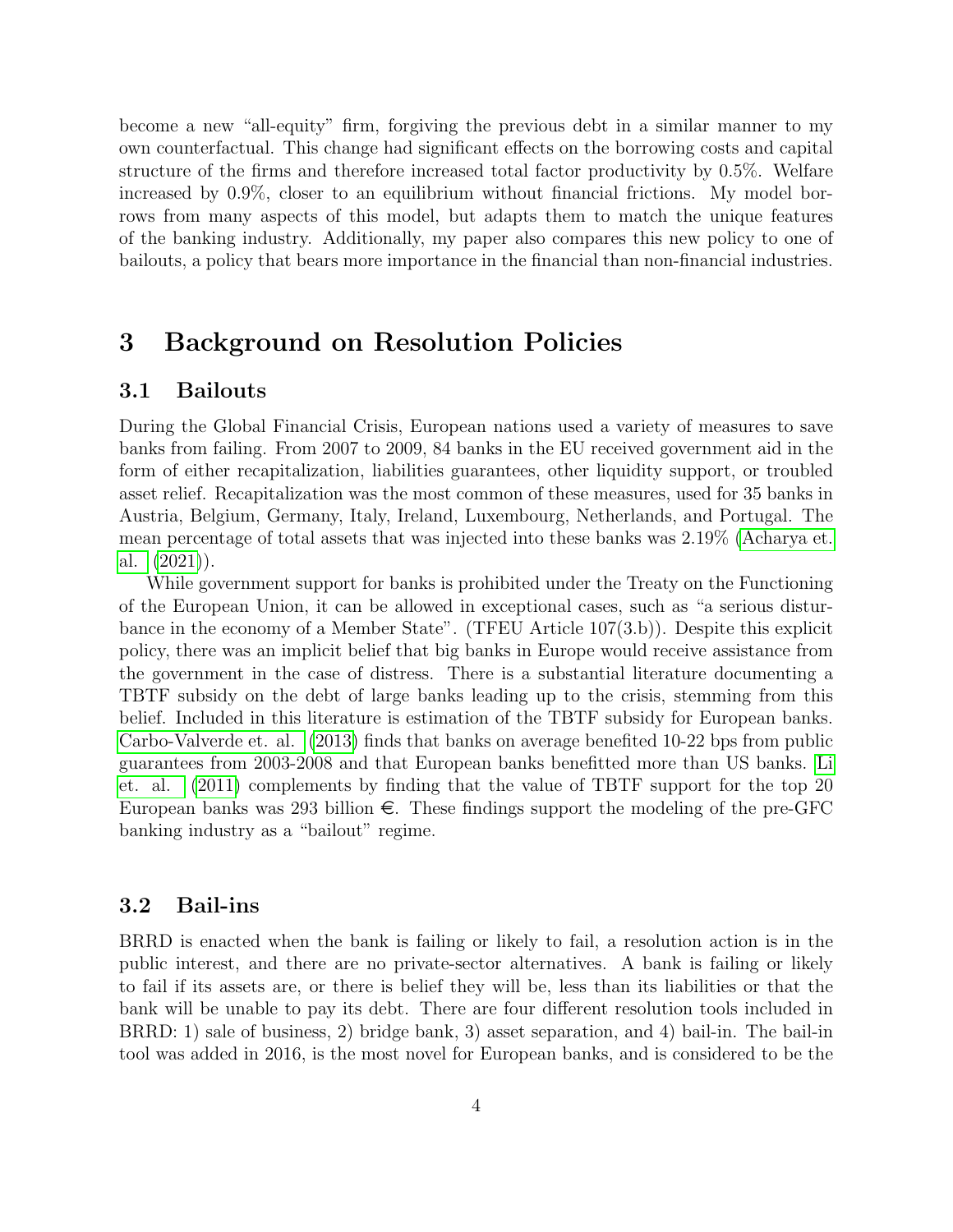cornerstone of BRRD. The purpose of the bail-in tool is to either recapitalize the bank, if it is possible to restore the bank, or to convert to equity or reduce the claims and debt instruments that are transferred to bridge institutions or under the sale of business or asset separation tools.

The claims that will be written down or converted into equity fall into a hierarcy with four levels. The first level is equity. Common Equity will be written down starting with Tier 1, moving onto Tier 2 once Tier 1 is depleted, and then onto Tier 3. The second level is subordinated debt. The third level consists of senior debt, promissory notes, commercial paper, certificates of deposits, uncovered corporate deposits, and derivatives. The final level includes uncovered SME and retail deposits. If these are not sufficient, covered deposits by Deposit Guarantee Scheme can be bailed in. Some liabililities are always excluded from bail-in, including covered bonds, deposits by the central bank or other public organizations, collateralized financing, such as repos, and employee wages.

Once a minimum of 8% of the bank's total liabilities have been imposed on the shareholders and creditors of the bank as losses, the bank can receive funds from a resolution fund. This fund can be used to make loans to the bank under resolution, guarantee assets or liabilities, to purchase assets, or to make a contribution to the bank which would have been achieved via the write down of certain claims that the resolution authority decided to exclude from the bail-in. The total amount received from the resolution fund cannot exceed 5% of the banks' total liabilities, except for in the instance of a systemic crisis. The fund will be financed by ex-ante contributions by all banks [\(Fernandez de Lis et. al.](#page-24-11) [\(2014\)](#page-24-11), [World Bank Group \(2017\)](#page-24-12)).

Bail-in policies promote market discipline by ensuring that the agents responsible for bank distress are held accountable by firing the managers of the bank and reducing the claims of the shareholders and creditors. Shareholders and creditors are considered to be responsible for monitoring the bank and preventing excessive risk-taking, primarily through the pricing of shares and debt. Prior to the crisis, the TBTF subsidy on the debt of large banks meant that market discipline was failing — more distressed banks were not required to pay higher costs to borrow. Additionally, during the crisis, the losses faced by shareholders and creditors of the bailed out banks were reduced due to the capital injections. While bail-ins would also save the bank from failure, the shareholders and creditors would be the ones who pay for the losses and cost of the bail-in. Prices for shares and debt should adjust accordingly for these expected losses. In fact, [Berndt et. al. \(2019\)](#page-24-4) provides evidence that the TBTF subsidy has been reduced in the US since the passage of its bail-in policy.

Due to the change in payoffs to shareholders and creditors in the event of a bail-in, the prices of shares and debt should differ in an equilibrium under this new regime compared to those in the bailout environment. A change in prices could then alter the exit, entry, risk-taking, and debt-to-equity financing decisions of banks. For example, the higher costs to borrowing for banks after the elimination of bailouts could result in less investment and lending, which could inadvertently harm consumers. Additionally, with a possible loss of shares from a bail-in, shareholders may not find it valuable enough to invest in a new bank,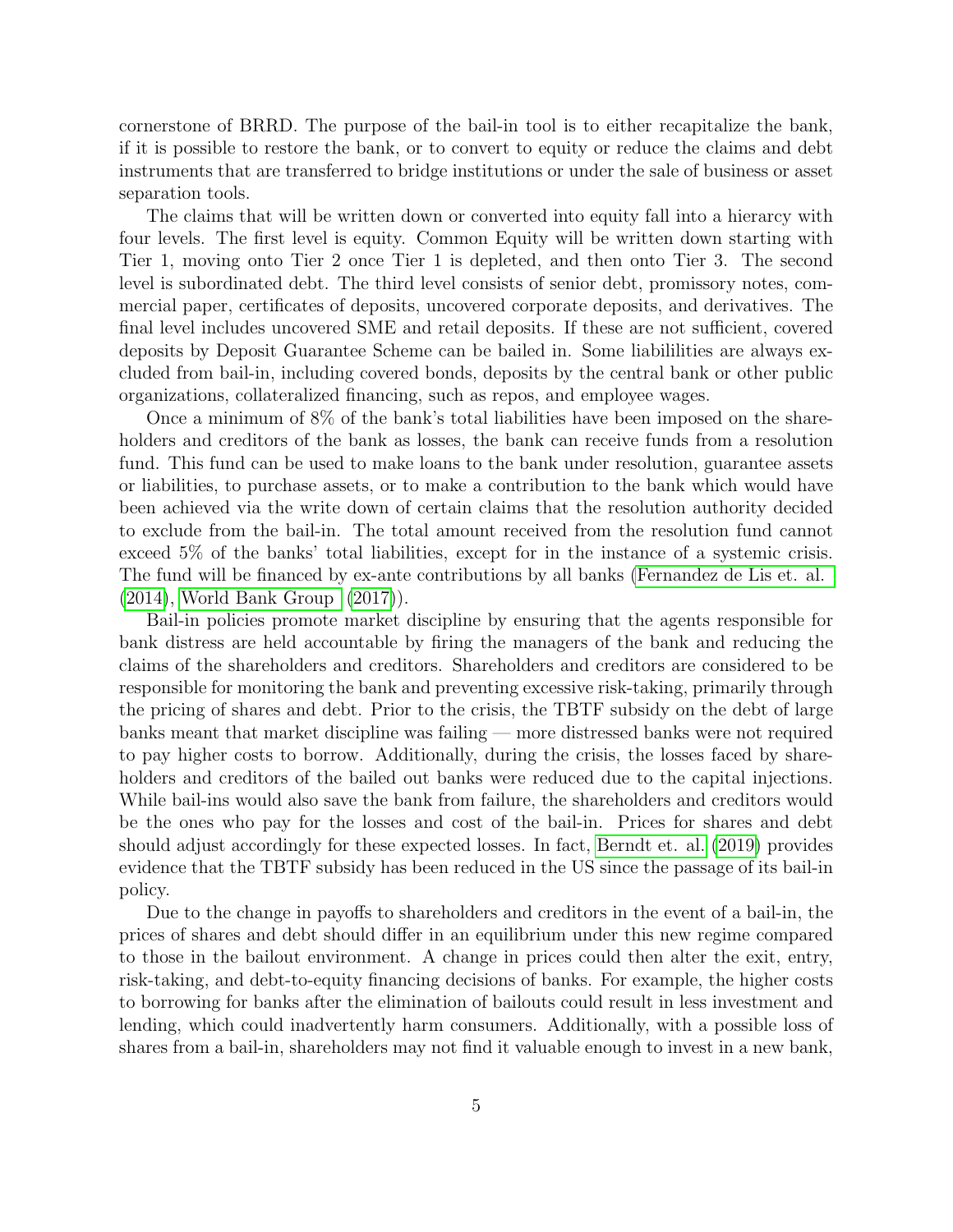reducing entry into the industry. While the bailing-in of a bank may preserve its services for some customers, decreased entry could reduce banking services overall. Therefore, the effects of this new policy on consumers is unclear and warrants a structural model to compare equilibria under each policy.

While a few bail-ins have occured in the EU so far, these resolutions were before the finalization of BRRD. There was not a unified policy to follow in executing these bail-ins and many of them were only partial bail-ins, incorporating aspects of bailout as well. Additionally, it is unclear if banks and their creditors were expecting bail-ins yet. Therefore, it is not practical to use EU banking data following the crisis and before the finalization of BRRD to infer how banks' decisions would change in a "bail-in regime".

## <span id="page-6-0"></span>4 Benchmark Model

The model will be in discrete time with an infinite horizon and heterogeneous banks. As I am only considering stationary equilibria of the model, I use the notation  $x_t = x$  and  $x_{t+1} = x'$ . A given bank will be represented by its place in a cross-sectional distribution of banks,  $\Gamma(z, l, b, j)$ , because every bank with return realization z, loans l, uninsured debt b, and of type j will behave identically.  $l$ , and  $b$  are chosen by the bank and  $z$  is an exogenous, Markov process. Type j indicates if a bank is small or big. Big banks will have a cost advantage over small banks [\(Corbae and D'Erasmo \(2019\)](#page-24-6)) and the bank's exogenous insured deposits,  $\delta^j$ , will differ by bank type. The bank problem is represented in recursive format. Additionally, there is an unmodeled household who purchases the bank stock and lends insured deposits and uninsured debt to the banks.

At the beginning of each period, an incumbent bank realizes its return, z, on last period's loans, l. Based on this realization and its current debt, b, and insured deposits,  $\delta^j$ , and exit decision is made. Let  $V(z, l, b, j)$  denote the value of the bank before the exit decision,  $V_L(z, l, b, j)$  the value of liquidation,  $V_O(z, l, b, j)$  the value of bailout, and  $W(z, l, b, j)$  the value of continuing to operate. Then,

<span id="page-6-1"></span>
$$
V(z, l, b, j) = \max\{W(z, l, b, j), \rho(j, l)\mathop{\mathbb{E}}_{j'|j}(V_O(z, l, b, j, j')) + (1 - \rho(j, l))V_L(z, l, b, j)\}.
$$
 (1)

The bank is choosing between the value of operating,  $W(z, l, b, j)$ , and the expected value of exiting,  $\rho(j, l) \mathbb{E}_{j'|j}(V_O(z, l, b, j, j')) + (1 - \rho(j, l))V_L(z, l, b, j)$ . If the bank chooses to exit, it is bailed out with probability  $\rho(j, l)$  and liquidated with probability  $1 - \rho(j, l)$ . In reality, the possibility of a bailout is due to the systemic importance of the bank. However, systemic importance is highly correlated with size, as it was the largest banks that were discovered to receive subsidies for their debt and equity leading up to the crisis due to implicit guarantees for government support [\(Acharya et. al. \(2016\)](#page-24-13)). Therefore, I use a probability that first depends on the bank's type as this pins down one aspect of a bank's size. Additionally, I model the probability to be a function of the bank's loans as well becuase the systemic importance of even big banks may vary with their relative size (loans).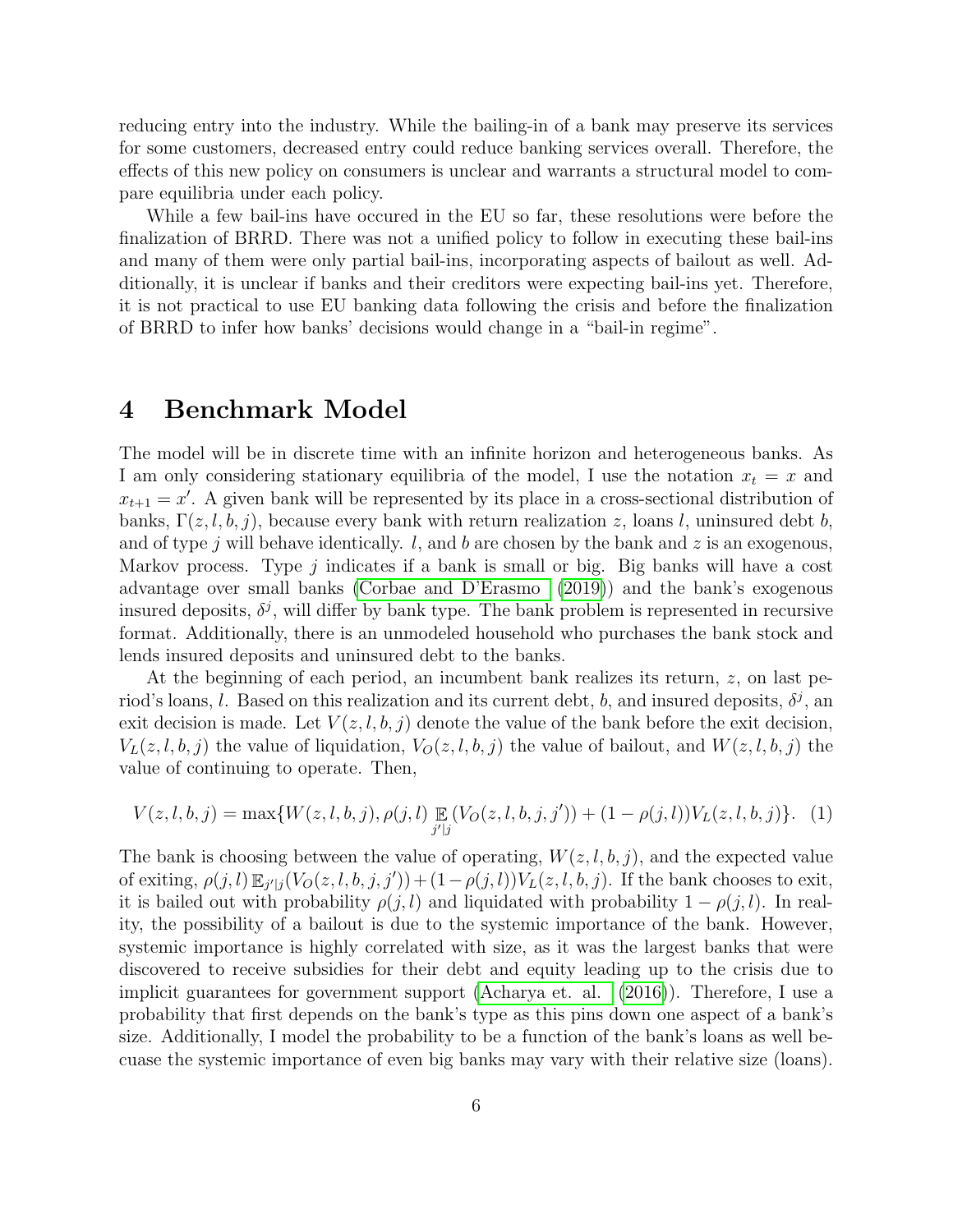The value of being bailed out,  $V_O$ , depends on the new type, and is therefore a conditional expectation over  $j'$ .

The liquidation of a bank is modeled like a standard bankruptcy — remaining assets are used to repay debt. The bank's realized assets,  $zl$ , are devalued at a discount price,  $c_l^j$  $_{F}^{\jmath},$ to reflect losses that may need to be accepted on the sale of loans in order to sell them off quickly. The bank uses these funds to repay their stakeholders. First, the funds are used to pay administrative costs of the bank, such as salaries, and then the expenses to run the complete the liquidation process. The latter will be a function of both fixed and variable costs where the variable costs depend on the assets of the bank. This is because the main costs of resolving a bank arise from the selling off the assets. For now, I will model this cost as only a fixed cost, which will depend on the type of the bank,  $c_l^j$  $R_R^j$ . Next, the leftover funds are used to repay depositors. While deposits are typically guaranteed through a Deposit Guarantee Scheme, this reflects the payment to the insuring body for guaranteeing these deposits. Leftover funds after this step are equal to  $\max\{0, c_i^j\}$  $j_F^j z l - c_R^j - \delta^j$ . Then, creditors are repaid for the uninsured debt. Shareholders are only repaid if all creditors are fully repaid. However, they have limited liability, so their final dividend cannot be negative. The value of liquidation is then

<span id="page-7-1"></span>
$$
V_L(z, l, b, j) = \max\{0, c_F^j z l - c_R^j - \delta^j - b\}.
$$
\n(2)

The value of a continuing bank can be broken down into three different sub-values, depending on the value of the bank's equity, e, as it enters a period,

<span id="page-7-0"></span>
$$
W(z, l, b, j) = \begin{cases} \mathbb{E}_{j'|j}(V_C(z, l, b, j, j')) & \text{if } \frac{e}{z\bar{l}} \ge \alpha \\ \mathbb{E}_{j'|j}(V_{C,R}(z, l, b, j, j')) & \text{if } \frac{e}{z\bar{l}} \in [\alpha_r, \alpha) \\ -\infty & \text{if } \frac{e}{z\bar{l}} < \alpha_r \end{cases}
$$
(3)

At the beginning of the period,  $e$  is equal to the value of the loans,  $zl$ , minus the debt obligations,  $b + (1 + r_D)\delta^j$ . If the equity of a bank falls below a certain percentage,  $\alpha_r$ , of the bank's assets, it must be resolved. Therefore, the value of continuing is infinitely negative below this threshold, and the bank will automatically choose to exit. If the equity of a bank is above the threshold  $\alpha_r$ , but below the capital requirement  $\alpha$ , the bank may continue, but is restricted from issuing dividends in that period. If the bank's equity is already above the capital requirement  $\alpha$ , it may continue and is free from additional restrictions on its dividends. Whether restricted or not, the value of continuing depends on the bank's new type, but this information is unknown to the bank at the time of the decision. Therefore, the bank takes an expectation of the value of continuing based on its type, for example,  $\mathbb{E}_{j'|j}(V_C(z, l, b, j, j')).$ 

A bank that continues operating must pay back both insured deposits,  $\delta^j$ , at the exogenous rate  $(1 + r_D)$ , and their uninsured debt, b. Only then does the bank receive their new deposit base,  $\delta^{j'}$ . The bank then chooses their new equity value, e', next period's loans, l', and next period's debt, b', at price  $q(z, l', b', \delta^{j'})$ . The price of debt depends on the bank's leverage, pinned down by their choices of l' and b' and their deposits  $\delta^{j'}$ , and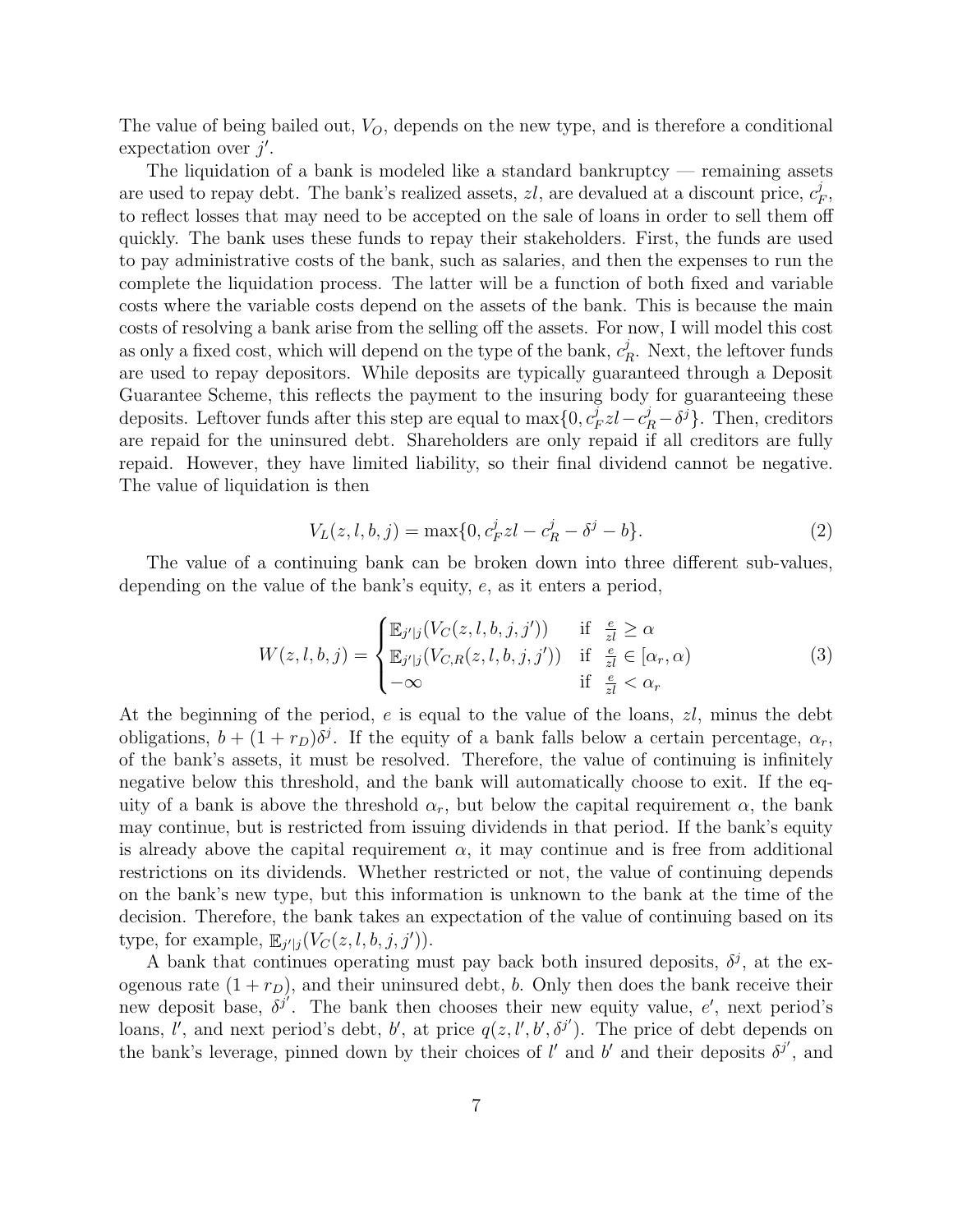varies by the bank's current return realization, z. Banks can either pay dividends to their shareholders,  $d > 0$ , or issue seasoned equity,  $d < 0$ . Issuing seasoned equity incurs a proportional cost  $\lambda^j \in [0,1]$ . To continue, the bank must also pay operating costs,  $c^j$  $_{O}^{j}(l^{\prime}).$ This cost consists of both a fixed fee,  $c_0^j$  $\chi_{O1}^j$ , and two variable costs,  $c_C^j$  $_{O2}^{j}$  and  $c_{O}^{j}$  $\chi^j_{O3}$ , such that c j  $\dot{c}_O^{j}(l') = c_{O1}^{j} + c_{O}^{j}$  $^{j}_{O2}l' + c_{O}^{j}$  $\int_{O3}^{j} l'^2$ . All three cost parameters,  $c_{O1}, c_{O2}$ , and  $c_{O3}$ , will be positive. Therefore, the costs are increasing and convex in the amount of loans issued and differ by bank type  $j$ . These costs can be thought of as including maintenance costs, charter fees, deposit insurance fees, and loan monitoring costs.

The objective of a continuing bank is to maximize its current and future dividend streams, which are represented here by d and the discounted expected continuation value,  $\beta \mathbb{E}_{z'|z} V(z', l', b', j')$ . These choices are subject to the balance sheet constraint — new assets, *l'*, must be equal to the new value of equity, *e'*, deposits,  $\delta^{j'}$ , and debt,  $q(z, l', b', \delta^{j'})b'$ . Equity,  $e'$ , is equal to the returns from lending,  $zl$ , subtracting the repayment of deposits,  $(1 + r_D)\delta^j$ , and debt, b, the issuance of dividends or costly equity,  $(1 - \lambda^j \mathbb{1}_{d<0})d$ , and the payment of operating costs,  $c_q^j$  $\mathcal{O}_O(l')$ . The bank is also subject to a capital requirement. The bank's only asset, l', is given a risk-weight of one, so the bank's ratio of equity to loans must be above a threshold of  $\alpha$ . The value of the continuing bank is

<span id="page-8-0"></span>
$$
V_C(z, l, b, j, j') = \max_{d, l', b'} d + \beta \mathbb{E}_{z'|z} V(z', l', b', j')
$$
  
s.t.  

$$
l' = e' + \delta^{j'} + q(z, l', b', \delta^{j'})b'
$$

$$
e' = zl - (1 + r_D)\delta^j - b - (1 - \lambda^{j'} \mathbb{1}_{d < 0})d - c_0^{j'}(l')
$$

$$
\frac{e'}{l'} \ge \alpha
$$

$$
l' \ge 0, \quad b' \ge 0
$$

For the bank with an equity ratio above  $\alpha_r$  but below  $\alpha$ , the problem of continuing while dividend restricted,  $V_{C,R}(z, l, b, j, j')$ , is identical to the problem described in Equation [4](#page-8-0) except there is an additional requirement that  $d \leq 0$ . This says that the bank cannot issue dividends in this period, and instead must issue equity in order to raise its capital ratio.

A bank that is bailed out also chooses dividends/equity issuance, new loans, and new debt, but its new equity value is increased by an injection of  $\tau(z, l, b, j)$  by the government. Therefore, the problem of a bailed out bank can be written as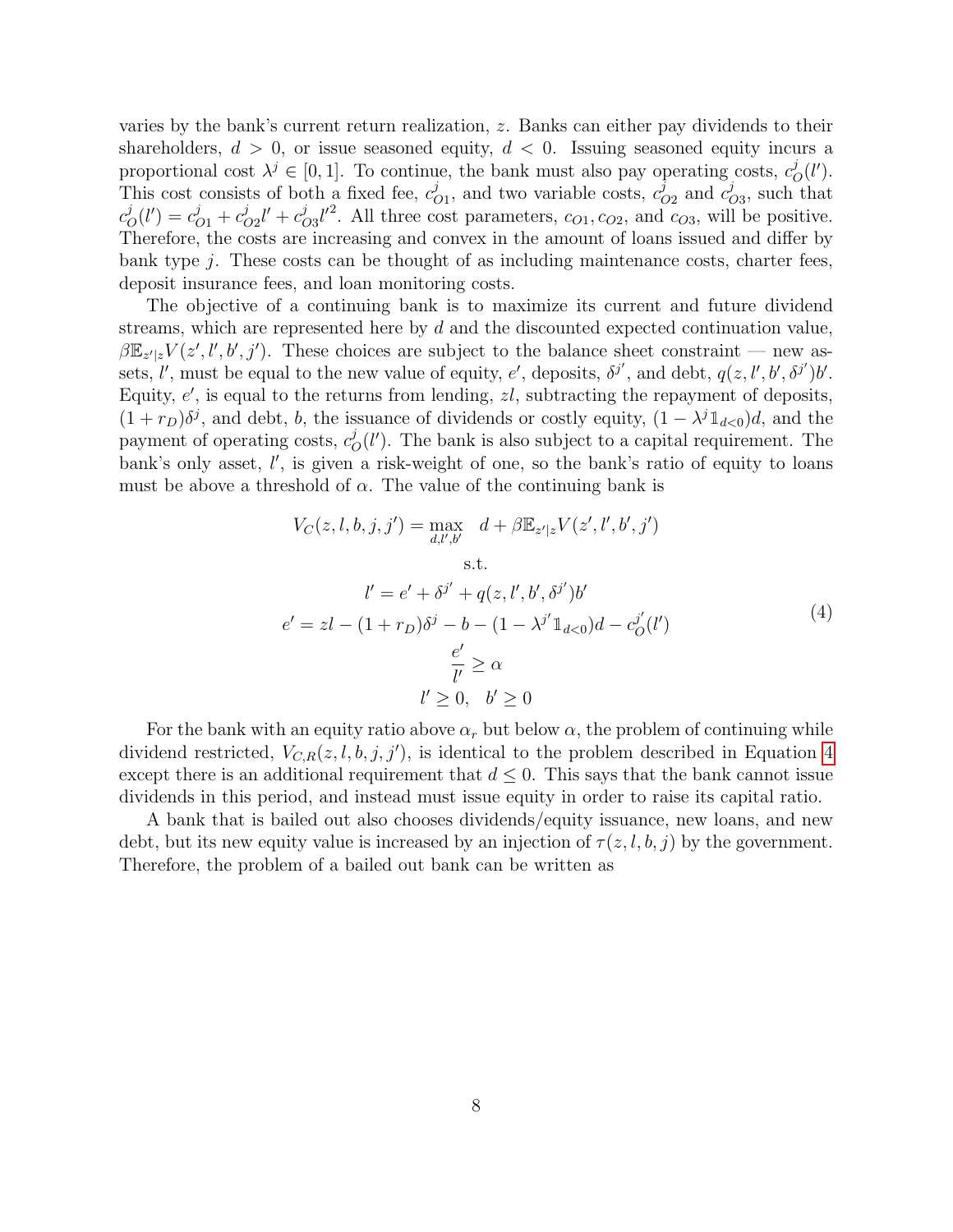$$
V_O(z, l, b, j, j') = \max_{d, l', b'} d + \beta \mathbb{E}_{z'|z} V(z', l', b', j')
$$
  
s.t.  

$$
l' = e' + \delta^{j'} + q(z, l', b', \delta^{j'})b'
$$

$$
e' = zl - (1 + r_D)\delta^j - b - (1 - \lambda^{j'} \mathbb{1}_{d<0})d - c_0^{j'}(l') + \tau(z, l, b, j)
$$

$$
\frac{e'}{l'} \ge \alpha
$$

$$
l' \ge 0, \quad b' \ge 0
$$

$$
(5)
$$

The value of  $\tau(z, l, b, j)$  is the amount of equity needed by the bank to satisfy the beginning of the period capital requirement,  $\alpha$ . Therefore,  $\tau(z, l, b, j)$  must be

$$
\frac{e + \tau(z, l, b, j)}{z l} = \alpha
$$
  

$$
\frac{z l - b - (1 + r_D)\delta^j + \tau(z, l, b, j)}{z l} = \alpha
$$
  

$$
z l - b - (1 + r_D)\delta^j + \tau(z, l, b, j) = \alpha z l
$$
  

$$
\tau(z, l, b, j) = b + (1 + r_D)\delta^j - (1 - \alpha) z l
$$
  
(6)

Each period, new banks can enter by paying an entry cost,  $c_E$ . Only after paying this cost do new banks receive their initial type and return realization. Initial return realizations will be distributed according to the distribution  $\overline{G}(z)$  and the distribution over the types will be  $\Phi(j)$ .  $\Phi$  will be chosen to match the type distribution of new entrants in the data.

A new bank with an initial  $z$  and  $j'$  will then solve

$$
V_E(z, j') = \max_{d,l',b'} d + \beta \mathbb{E}_z (V(z', l', b', j'))
$$
  
s.t.  

$$
l' = e' + \delta^{j'} + q(z, l', b', \delta^{j'})b'
$$

$$
e' = -(1 - \lambda^{j'})d - c_0^{j'}(l')
$$

$$
\frac{e'}{l'} \ge \alpha
$$

$$
l' \ge 0, \quad b' \ge 0, \quad d < 0
$$

where  $d$  is restricted to being less than zero, representing equity issuance. In general equilibrium, the mass of entrants will be pinned down based on demand and supply for bank equity. For now, as I am targeting a stationary distribution under partial equilibrium, the mass of entrants will be set equal to the mass of liquidated banks.

### 4.1 Timing

The timing for the benchmark model is as follows: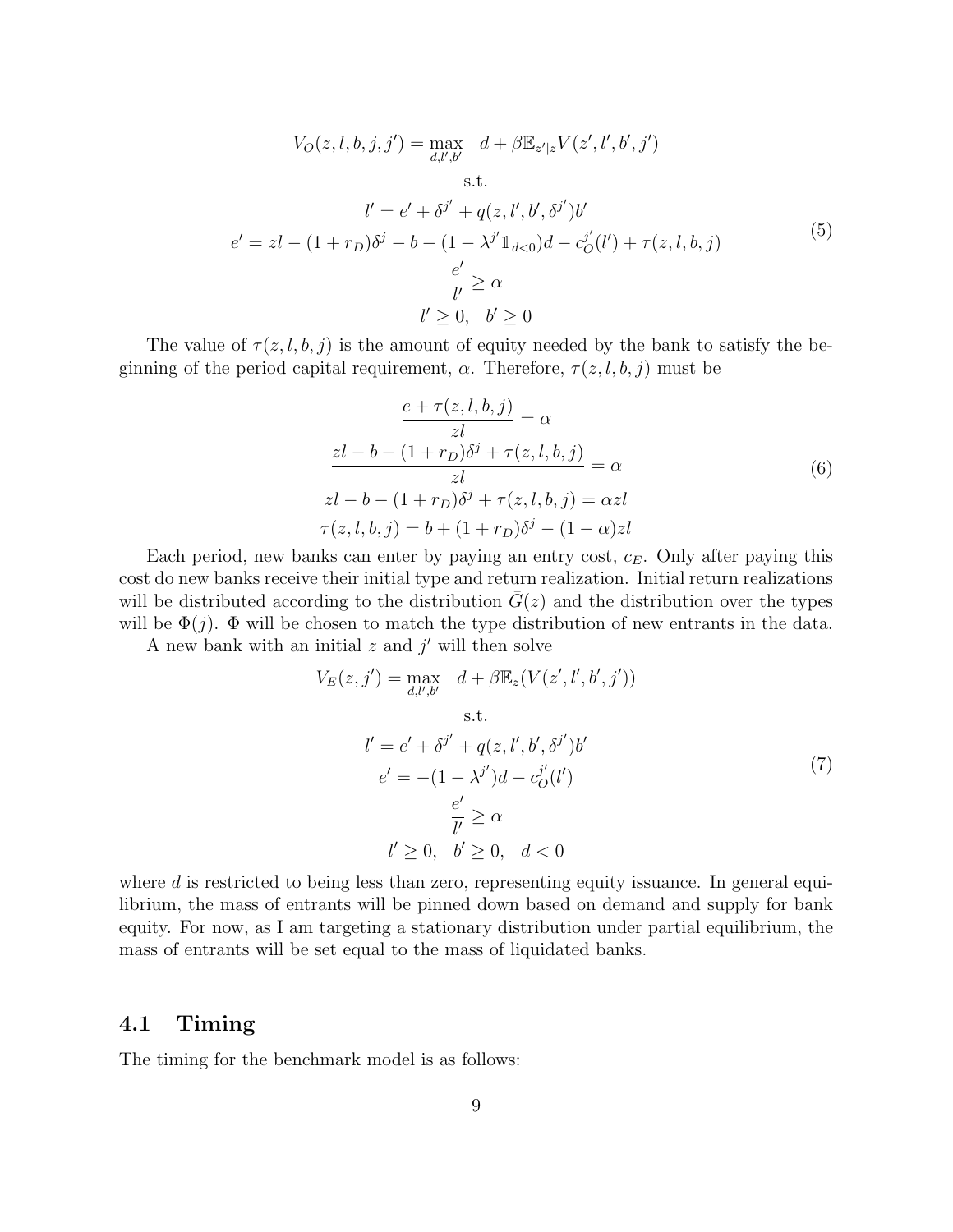- 1. Incumbent bank realizes return on lending from last period and therefore, its new equity to assets ratio. Bank is either sent into resolution or decides to continue operating or to enter resolution.
	- Bank enters resolution: The bank is either bailed out or liquidated, based on a predetermined probability.
		- Liquidation: The bank uses the proceeds from the sale of loans to repay deposits and uses the funds to repay the receivership costs, the insured deposits, and uninsured debt, in that order. If there is any remaining value, it is paid to the shareholders as a "final dividend."
		- Bailout: The bank receives an equity injection from the government. It repays deposits and uninsured debt. The bank realizes its new type and receives the corresponding deposit base. It chooses dividend or equity issuance, next period's debt, and next period's lending.
	- Bank decides to continue: The bank repays deposits and uninsured debt. It realizes its new type, receives the corresponding deposit base, and then chooses dividend or equity issuance, next period's debt, and next period's lending.
- 2. New banks pay the entry cost and receive their initial return realization and type. They will choose to lend, borrow, and issue equity.
- 3. Households choose how much to consume, debt to lend, and bank stock to purchase.

### 4.2 Prices

The value of owning bank stock comes from the expected future dividend streams. Because the value of the bank,  $V(z, l, b, j)$ , is equal to the expected (with respect to the new j') dividend payout and the continuation value representing future dividends, the price of this stock is equal to  $V(z, l, b, j) - \mathbb{E}_{j'|j}(d(z, l, b, j, j'))$ . The rate of return banks must pay on insured deposits will be exogenous and equal to  $(1 + r_D)$ .

In reality, households do not directly lend uninsured debt to banks. Instead, they invest in intermediaries, such as mutual funds, who pool the investors' money together to lend to a portfolio of banks. Therefore, in the model, households will invest funds in intermediaries who will lend to the banks. These intermediaries have access to unlimited external funding at the risk-free rate,  $r_f$ , and complete information about the default risk of individual banks. There are many of these intermediaries in the world and they compete among themselves to lend to banks. Therefore, they are perfectly competitive and make zero profits on each of their lending contracts. However, because I assume the intermediaries diversify their lending to the banks, they are risk-free and will not fail.

Define  $\Delta(z, l, b, \delta^j)$  as the exit decision for a bank with return z, loans l, debt b, and deposits  $\delta^j$ . If this bank chooses to exit,  $\Delta = 1$ , and otherwise,  $\Delta = 0$ . Then, define the set of return realizations such that a bank would choose to exit as

$$
X(l, b, \delta^{j}) = \{ z \in Z : \Delta(z, l, b, \delta^{j}) = 1 \}.
$$
\n(8)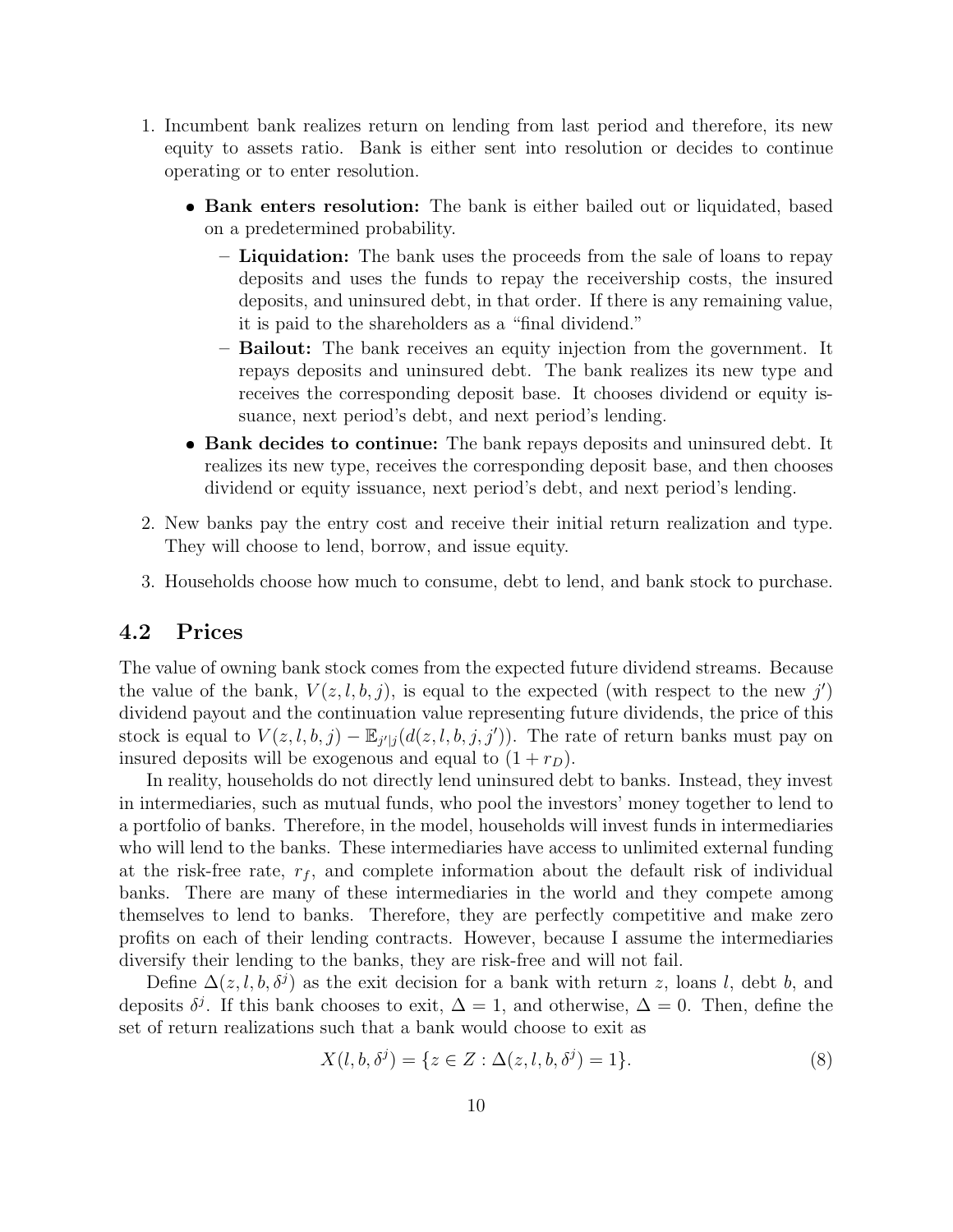Recall that z is independent of  $\delta^j$ . The profit an intermediary makes on a loan contract to a bank with current return z, new loans l', new debt b', and new deposits  $\delta^{j'}$  is then

$$
\Omega(z, l', b', \delta^{j'}) = -q(z, l', b', \delta^{j'})b' + \frac{1}{1+r_f}[(1-\sum_{z'\in X(l',b',\delta^{j'})} G(z'|z))b'
$$
  
\n
$$
+ (1-\rho(j', l'))\sum_{z'\in X(l',b',\delta^{j'})}\min\{b', \max\{c_{F}^{j'}z'l' - c_{R}^{j'} - \delta^{j'}, 0\}\}G(z'|z)
$$
  
\n
$$
+ \rho(j', l')\sum_{z'\in X(l',b',\delta^{j'})}\n \text{repayment - liquidation}
$$
  
\n
$$
+ \rho(j', l')\sum_{z'\in X(l',b',\delta^{j'})}\n \text{repayment - bailout}
$$
\n(9)

Only in liquidation does the intermediary risk partial or zero repayment of the debt claim b 0 . In equilibrium, intermediaries will make zero profit on each loan contract. The price of a given contract can then be solved as

<span id="page-11-0"></span>
$$
q(z, l', b', \delta^{j'}) = \frac{1}{1 + r_f} [(1 - (1 - \rho(j', l')) \sum_{z' \in X(l', b', \delta^{j'})} G(z'|z))
$$
  
+ 
$$
(1 - \rho(j', l')) \sum_{z' \in X(l', b', \delta^{j'})} \min\{1, \max\{\frac{c_{F}^{j'} z'l' - c_{R}^{j'} - \delta^{j'}}{b'}, 0\}\} G(z'|z)].
$$
 (10)

# 4.3 Too Big To Fail Subsidy

The TBTF subsidy for debt prices documented in the literature can be replicated using Equation [10.](#page-11-0) First, define the discount that the creditors demand on the debt to account for risk as

$$
Discount(z, l', b', \delta^{j'}) = 1 - q(z, l', b', \delta^{j'}).
$$
\n(11)

Then, if the possibility of a bailout did not exist  $(\rho = 0 \ \forall \ j', l')$ , then the price of each debt contract would be

$$
q^{\rho=0}(z, l', b', \delta^{j'}) = \frac{1}{1+r_f} [(1-\sum_{z' \in X^{\rho=0}(l', b', \delta^{j'})} G(z'|z)) + \sum_{z' \in X^{\rho=0}(l', b', \delta^{j'})} \min\{1, \max\{\frac{c_p^{j'} z'l' - c_R^{j'} - \delta^{j'}}{b'}, 0\}\} G(z'|z)].
$$
\n(12)

The TBTF subsidy can be thought of as the decrease in the discount due to the possibility of bailout, or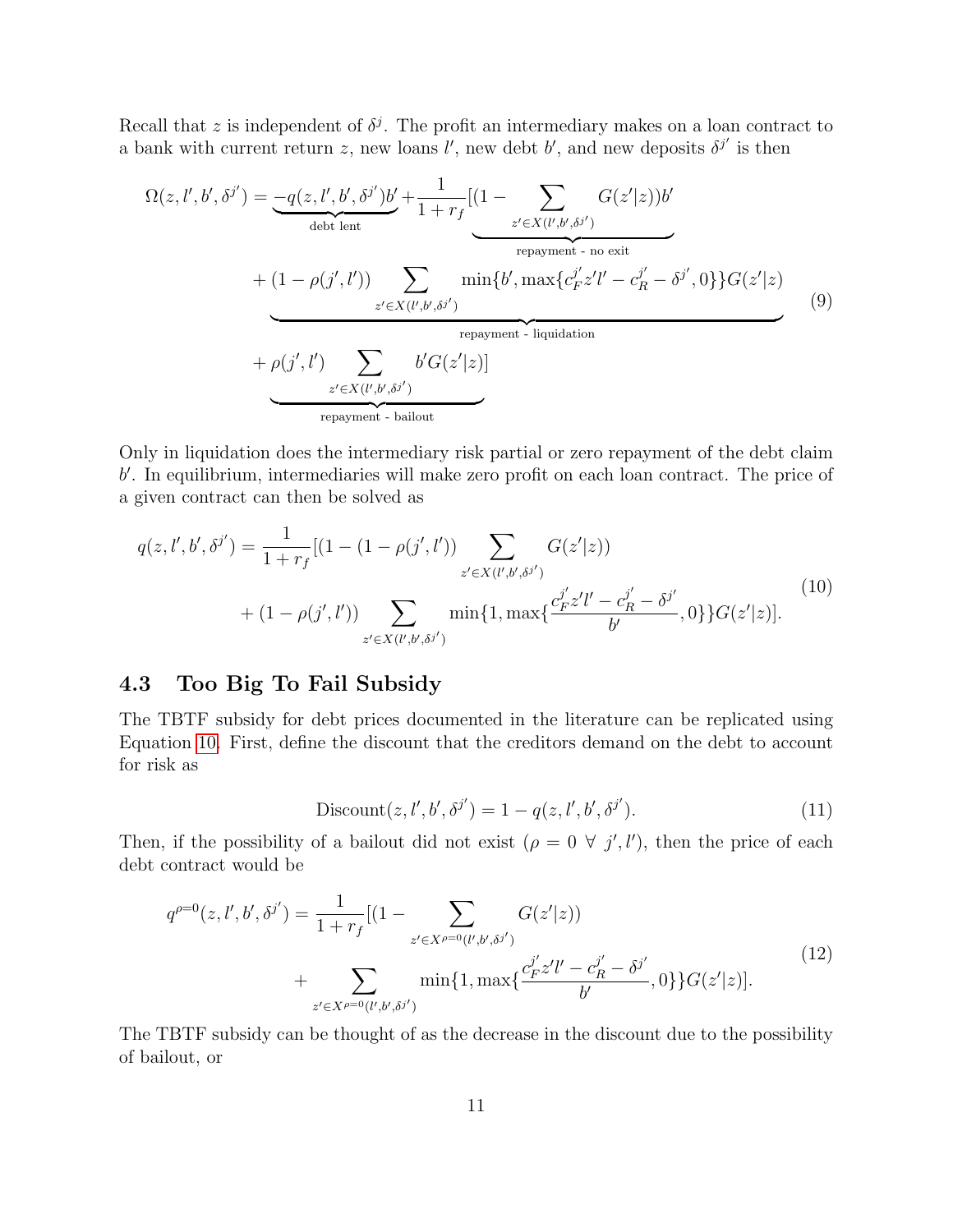<span id="page-12-1"></span>TBTF subsidy(z, l', b', \delta^{j'}) = Discount<sup>ρ=0</sup>(z, l', b', \delta^{j'}) - Discount(z, l', b', \delta^{j'})  
\n
$$
= -q^{\rho=0}(z, l', b', \delta^{j'}) + q(z, l', b, \delta^{j'})
$$
\n
$$
= \frac{1}{1+r_f} [\sum_{z' \in X^{\rho=0}(l', b', \delta^{j'})} G(z'|z)
$$
\n
$$
- \sum_{z' \in X^{\rho=0}(l', b', \delta^{j'})} min\{1, max\{\frac{c_{F}^{j'} z'l' - c_{R}^{j'} - \delta^{j'}}{b'}, 0\}\} G(z'|z)
$$
\n
$$
- (1 - \rho(j', l')) \sum_{z' \in X(l', b', \delta^{j'})} G(z'|z)
$$
\n
$$
+ (1 - \rho(j', l')) \sum_{z' \in X(l', b', \delta^{j'})} min\{1, max\{\frac{c_{F}^{j'} z'l' - c_{R}^{j'} - \delta^{j'}}{b'}, 0\}\} G(z'|z)].
$$
\n(13)

If we suppose that in equilibrium, banks make the same exit decisions in the world without bailouts and the world with bailouts, or that  $X = X^{\rho=0}$ , then the subsidy is

<span id="page-12-0"></span>
$$
= \frac{\rho(j',l')}{1+r_f} \left[ \sum_{z' \in X(l',b',\delta^{j'})} G(z'|z) - \sum_{z' \in X(l',b',\delta^{j'})} \min\{1, \max\{\frac{c_{F}^{j'} z'l' - c_{R}^{j'} - \delta^{j'}}{b'}, 0\}\} G(z'|z) \right].
$$
\n(14)

The final term of Equation [14,](#page-12-0) the repayment value under liquidation, cannot be greater than the first term in the brackets. Therefore, the TBTF subsidy is always greater than or equal to 0 as long as the set of exits is the same. This is because an increase in  $\rho$  puts less weight on the potentially partial repayment from liquidation and more weight on the guaranteed full repayment from bailout. If a large bank has a positive  $\rho$  while a small bank has a smaller, or even zero,  $\rho$ , then the large bank is given a higher q (lower price) than the small bank.

#### 4.4 Equilibrium

Denote the decision rules of a bank continuing in the industry with loan return  $z$ , prior loans l, debt b, of current type j, and new type j' as  $h_C^l(z, l, b, j, j')$  for the new lending decision and  $h_C^b(z, l, b, j, j')$  for the new debt decision. Similarly, the decision rules for a bailed-out bank are  $h_0^l(z, l, b, j, j')$  and  $h_0^b(z, l, b, j, j')$ . Let Z<sub>1</sub>, L, B, and J be the sets of loan returns, loans, debt, and bank types, respectively and  $Z\subset Z, \overline{L}\subset L, \overline{B}\subset B$ , and  $J \subset J$ . The mass of incumbent banks with return z, loans l, debt b, and of type j is  $\Gamma(z, l, b, j).$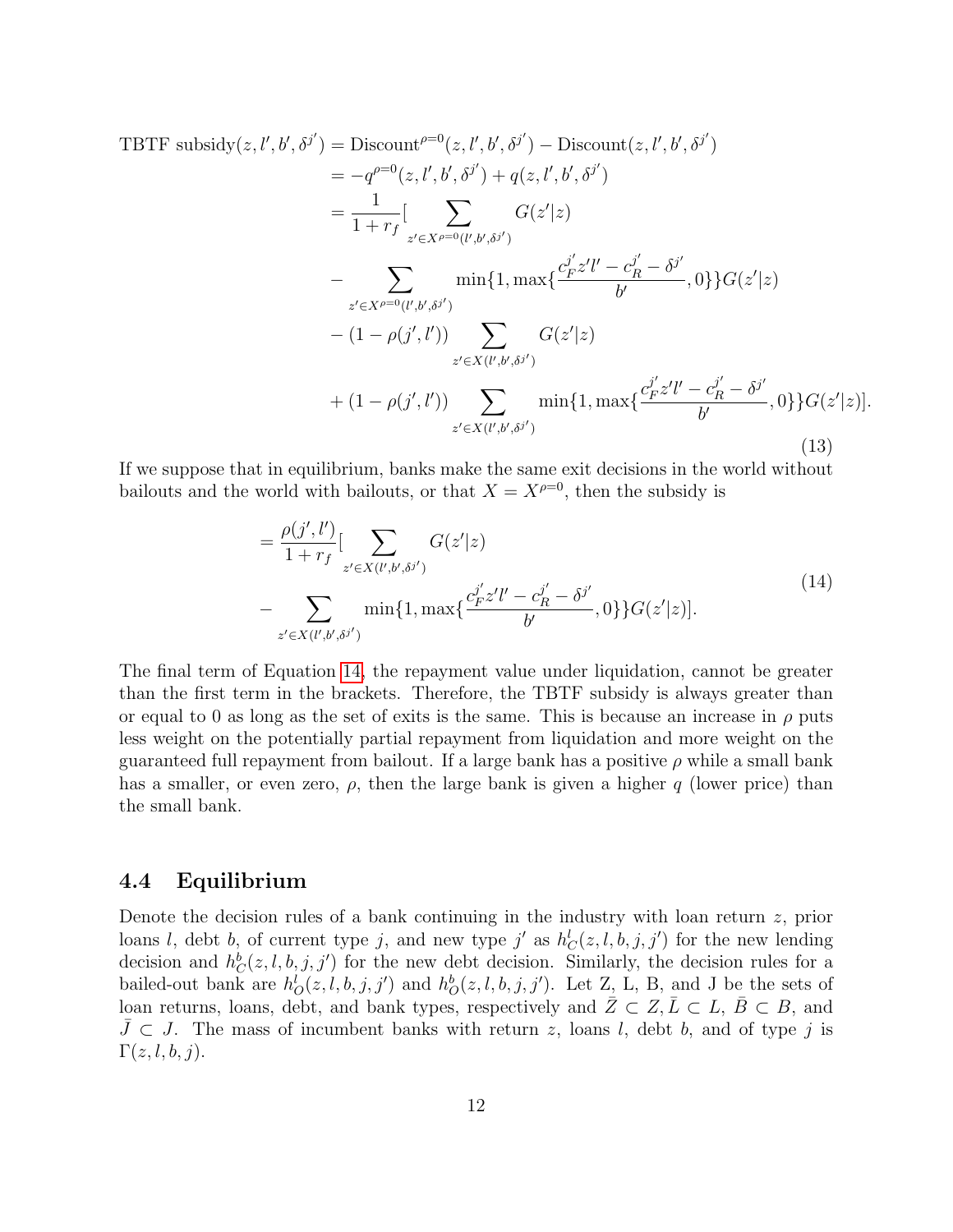Define  $M$  as the mass of entrants, which is assumed to be equal to the mass of liquidated banks in that period. Therefore, M is equal to

<span id="page-13-1"></span>
$$
M = \sum_{Z} \int_{L,B} \sum_{J} (1 - \rho(j,l)) \Delta(z,l,b,\delta^j) \Gamma(z,dl,db,j). \tag{15}
$$

The decision rules of the entrants are  $h_E^l(z, j')$  and  $h_E^b(z, j')$ . The law of motion for the cross-sectional distribution of banks is then given by

<span id="page-13-0"></span>
$$
\Gamma'(\bar{Z}, \bar{L}, \bar{B}, \bar{J}) = \sum_{\bar{Z}} \int_{\bar{L}, \bar{B}} \{ \sum_{\bar{J}} \sum_{Z} \int_{L, B} \sum_{J} [(1 - \Delta(z, l, b, \delta^{j})) \mathbb{1}_{l' = h_C^l(z, l, b, j, j'), b' = h_C^b(z, l, b, j, j')} + \rho(j, l) \Delta(z, l, b, \delta^{j}) \mathbb{1}_{l' = h_O^l(z, l, b, j, j'), b' = h_O^b(z, l, b, j, j')} ] \Gamma(z, dl, db, j) F(j'|j) \} dl' db' G(z'|z) + M \sum_{\bar{Z}} \int_{\bar{L}, \bar{B}} \sum_{J} \mathbb{1}_{l' = h_E^l(z, j'), b' = h_E^b(z, j')} \Gamma(z, dl, db, j') \Phi(j') \bar{G}(z)
$$
\n(16)

A stationary equilibrium is a list  ${V^*, q^*, \Delta^*, \Gamma^*, \Omega^*, M^*}$  such that:

- 1. Given  $q$ , the value function  $V^*$  is consistent with the firm's optimization problem in Equation [1.](#page-6-1)
- 2. The set  $\Delta^*$  is consistent with bank decision rules.
- 3. The equilibrium uninsured debt price is such that intermediaries earn zero profits in expected value on each contract, or that at  $q^*(z, l', b', \delta^{j'})$ ,  $\Omega^*(z, l', b', \delta^{j'}) = 0$ .
- 4. Γ<sup>∗</sup> and M<sup>∗</sup> are stationary measures consistent with bank decision rules and the law of motion for stochastic variables.

### 4.5 Computational Algorithm

The computational algorithm I will use to estimate the benchmark model is:

- 0) Make an initial guess of the price schedule  $q^0(z, l, b, \delta^j)$  and set  $\epsilon_p$  and  $\epsilon_g$  to be very small and positive.
- 1) Solve the bank problem to obtain exit, loan, debt, and dividend/equity decision rules as well as value functions.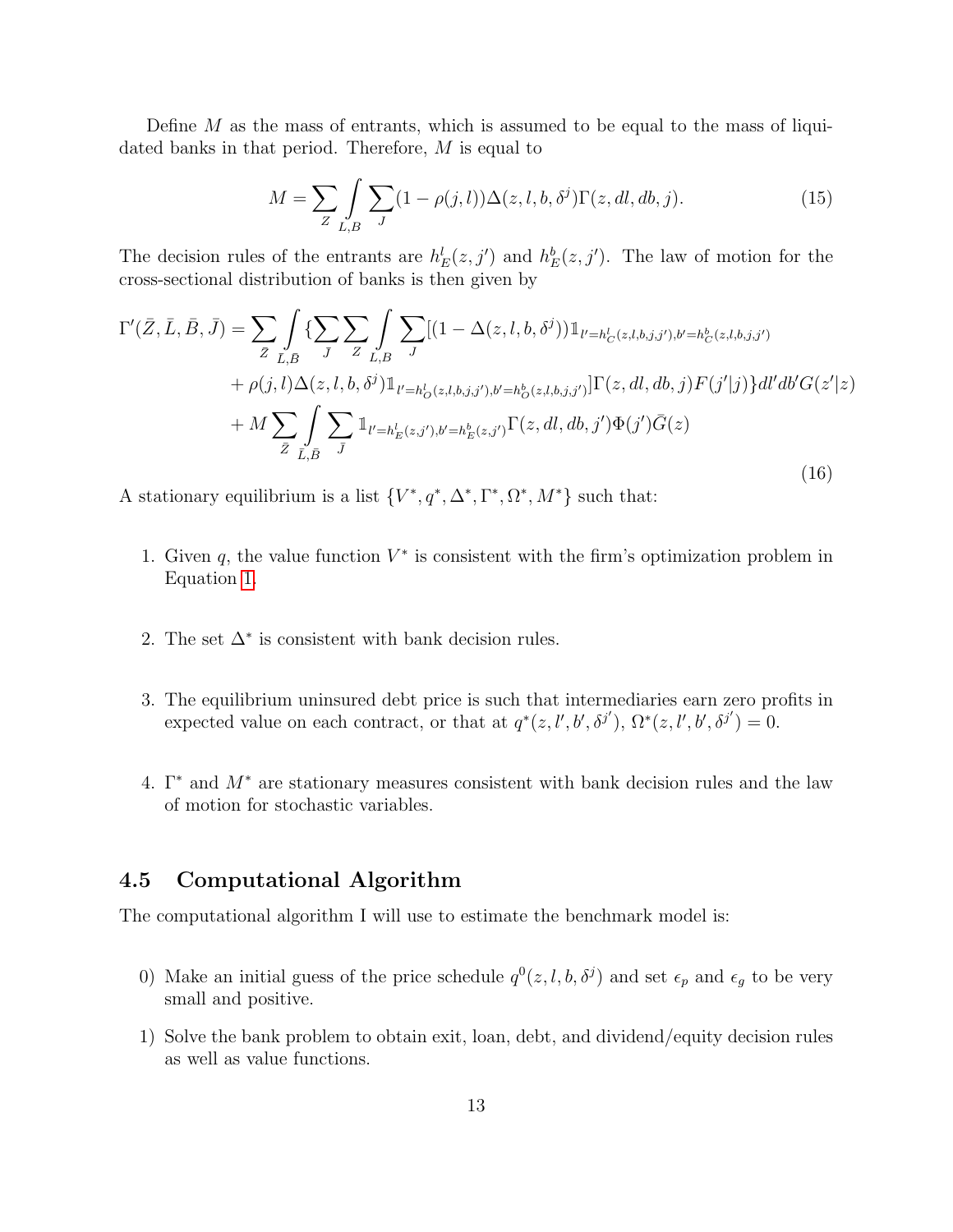2) Check the zero profit condition. For every z, l, b, and  $\delta^j$ , if  $|\Omega(z, l, b, \delta^j)| > \epsilon_p$ , update the price and repeat from step 1. The new price will be set to

$$
q^{1}(z, l', b', \delta^{j'}) = \frac{1}{1+r_{f}}(1 - (1 - \rho(j', l')) \sum_{z' \in X^{0}(l', b', \delta^{j'})} G(z'|z)
$$

$$
+ (1 - \rho(j', l')) \sum_{z' \in X^{0}(l', b', \delta^{j'})} \frac{\min\{1, \max\{\frac{c_{F}^{j'} z'l' - c_{R}^{j'} - \delta^{j'}}{b'} , 0\}\}}{\delta^{j'}} G(z'|z))
$$

If  $|\Omega(z, l, b, \delta^j)| < \epsilon_p$ , continue to step 3.

- 3) Solve the entrant problem to obtain loan, debt, and equity decision rules.
- 4) Make an initial guess of the stationary distribution of banks  $\Gamma_0$ .
- 5) Using  $\Gamma_0$ , calculate the mass M of banks who are liquidated. This is equal to the mass of entrants.
- 6) Solve for  $\Gamma^1$  using Equation [16.](#page-13-0) If  $||\Gamma^1 \Gamma^0|| > \epsilon_g$ , replace  $\Gamma^0 = \Gamma^1$  and repeat from Step 5. Continue until  $||\Gamma^1 - \Gamma^0|| < \epsilon_g$ .

### 4.6 Data & Estimation

All parameters in the model will be informed from data. The main data for this project will be Bankscope data for the time period 1990-2006. This dataset consists of bank-level financial data for banks in various countries, including the EU. I will consolidate all variables to the parent level, as is consistent in the literature (see [Acharya et. al. \(2021\)](#page-24-8)). Other data will include data on government interventions for EU banks. I will use the database created in [Acharya et. al. \(2021\)](#page-24-8), which is hand-collected data from the State Aid Register of the European Commission. This data includes the bank, country, type of intervention, date of intervention, and amount of funds used in the intervention.

Parameters  $c_{\ell}^{j}$  $_{O1}^{j},c_{C}^{j}$  $_{O2}^{j},c_{C}^{j}$  $_{O3}^{j}, \lambda^{j}, c_{I}^{j}$  $\mu_R^j$ , and  $c_F^j$  will be estimated using Simulated Method of Moments by matching moments from the banking and government intervention datasets described previously to moments from the model. Table [1](#page-25-0) displays the parameters and moments. There is not a one-to-one correspondence between each parameter and moment and the set is overidentified — there are more moments than parameters. For now, I use the value of the parameters given in Table [2.](#page-25-1)

Using data from interest earned on deposits and deposit levels for the banks, I will set  $r_D$ , the return on insured deposits, to the median interest rate on deposits during the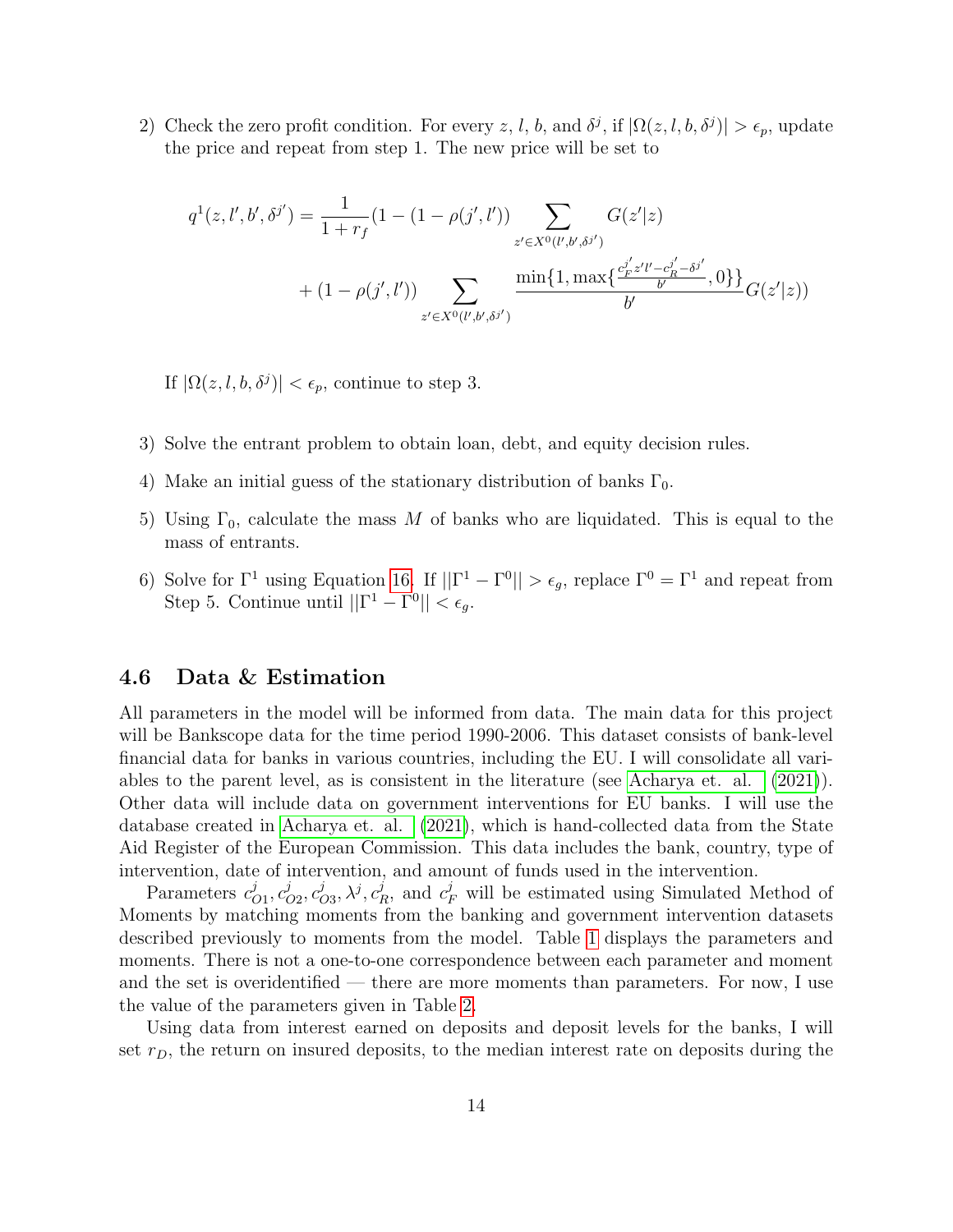time period of 1990-2006. Additionally, the risk-free rate for intermediaries,  $r_f$ , will be set equal to this amount so that the price of uninsured debt is always greater than or equal to the price of insured deposits. Because the households who own the banks can save money risk-free through deposits, the bank's discount factor,  $\beta$ , will equal  $\frac{1}{1+r_D}$ 1  $\frac{1}{1+r_f}$ . The relevant Basel Accords for my time period, Basel I and II, required that banks in member countries had ratios of tier 1 capital to assets of at least 4%. Therefore, I will set the capital requirement in the model,  $\alpha$ , to be 4%. The percentage that will send a bank to resolution,  $\alpha_r$ , will be set to 2%.

For my current results, I focus solely on one type of bank, or  $J = 1$ . I consider these banks to be big banks, as the implicit bailout and explicit bail-in policies are for bigger banks. As I have not completed the estimation of the model yet, the results in the following section will be from using the reasonably chosen parameters shown in Table [2.](#page-25-1)

The loan returns can take on three values,  $\{z_H, z_M, z_L\}$  equal to 1.08, 1.05 and 0.9, respectively. The third state,  $z_L$ , is to represent a "crisis state" in which the bank obtains an extremely low return (or can be thought of as high fraction of loan defaults). The loan returns will follow a Markov process, where  $z_H$  and  $z_M$  are fairly persistent, but  $z_L$  is more of a temporary shock. The process can be found in Table [3.](#page-26-0)

The difficult parameter to set is  $\rho$ . As the bailout policy was an implicit belief held by banks and their creditors, there is no clear policy choice of  $\rho$ . However, the literature on estimation of the TBTF subsidy suggests that it existed for only the biggest of big banks. Therefore, I set  $\rho$  to be an increasing function of loans, the banks' only asset. For now, I choose  $\rho = .85$  for  $l \geq \overline{l}$  and  $\rho = 0$  for  $l < \overline{l}$  where  $\overline{l} = 100$  billion  $\infty$ .

# <span id="page-15-0"></span>5 Results

#### 5.1 Benchmark Model

Table [5](#page-26-1) summarizes key moments from the benchmark model (first column), under the parameters in Table [2.](#page-25-1) The liquidation rate in the model is only 0.65%. The percentage of banks who enter resolution, however, is 3.27%, meaning that 2.62% of banks in the equilibrium are bailed out each period.

In the model, only the banks with the lowest return,  $z_L$ , enter resolution. Further, these banks all violate the 2% capital requirement and are required to enter resolution, rather than choose to do so at the beginning of the period. There are two types of banks that enter resolution in equilibrium: very small banks and very large and levered banks. The small banks are liquidated at a rate of 0.19% and have no uninsured debt to repay. The larger banks, however, have a median uninsured debt to loans ratio of 79.15%. When these banks are liquidated, the creditors are never fully repaid, but receive a median repayment of 92.22% of their claim. Consequently, shareholders always receive zero in the event of liquidation. In a bailout, however, the value of a bailed out bank to the shareholders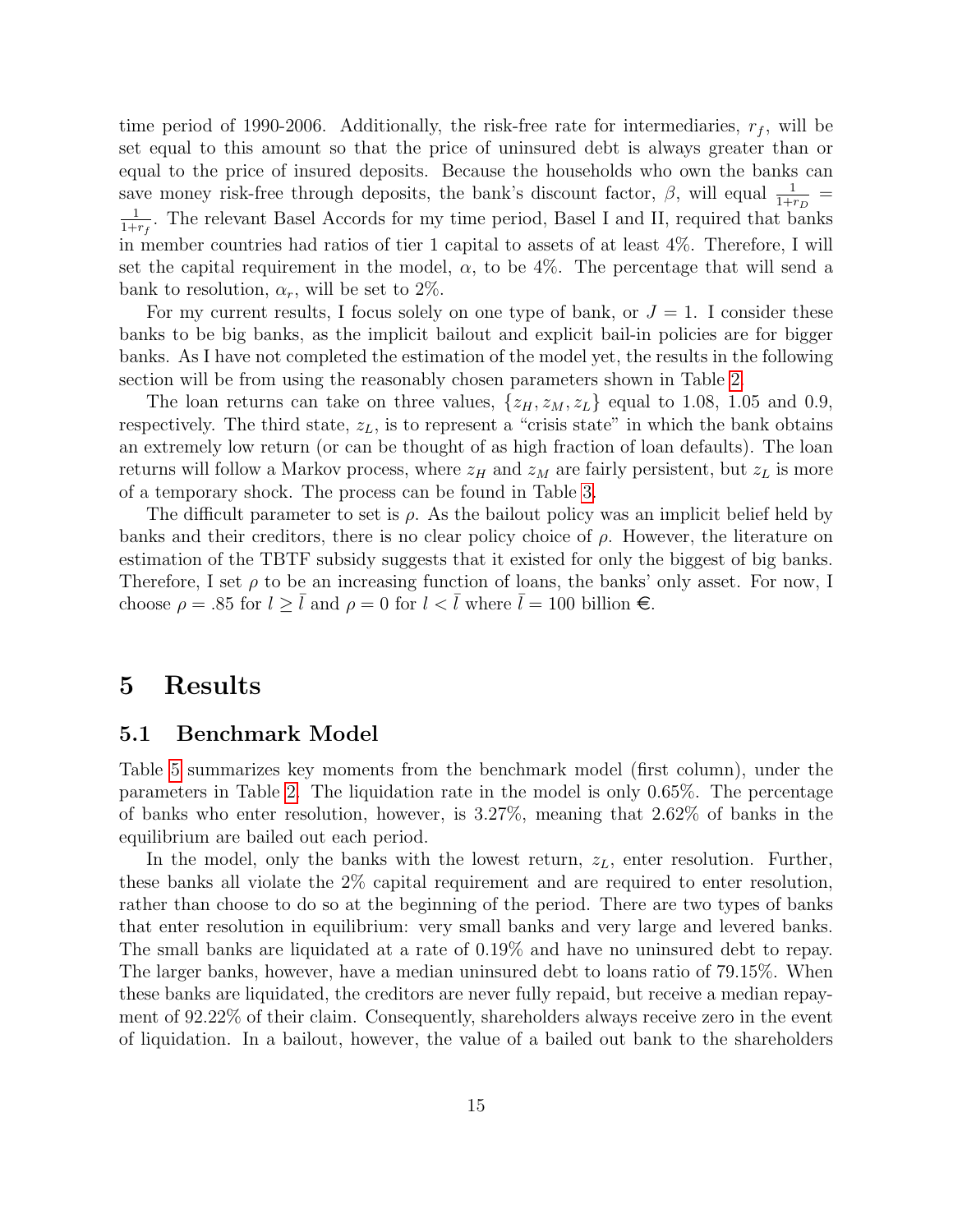ranges from 2.9-6.6 billion  $\epsilon$ . Bailed out banks significantly reduced their loans and debt following the bailout. The smaller of bailed out banks issue dividends in the period as they choose to become banks that will exit if the  $z_L$  return is drawn again. Other bailed out banks issue more equity, so that there is a zero percent chance they will exit next period and they can grow again instead.

The steady state distribution of banks across loans and uninsured debt can be found in Figure [2.](#page-28-0) The only banks with low uninsured debt to loans ratios are those that are below the TBTF threshold at 100 billion  $\epsilon$ . All banks that are above this threshold and are hence eligible for the bailout have substantially high ratios. Note that there are no banks with loans just under the 100 billion  $\epsilon$ . Due to the possibility of bailout, any bank slightly under the threshold would prefer to be over the threshold.

Table [6](#page-26-2) presents the distribution of banks across the three loan return states. This distribution is not equal to the ergodic distribution as suggested by the Markov process for z, seen in Table [4.](#page-26-3) The steady state distribution has slightly greater weight in the  $z_H$ state than the ergodic distribution and slightly less in the  $z_M$  or  $z_L$  states. This is due to banks exiting when they are in the  $z<sub>L</sub>$  state, decreasing this mass. Additionally, 90% of  $z<sub>L</sub>$ banks receive the  $z_M$  return in the next period. Due to the exit of these  $z_L$  banks, fewer banks are moving to the  $z_M$  state than is suggested by the ergodic distribution.

Figure [1](#page-27-0) plots the stationary distribution of debt to loans ratios. The distribution is clustered around 80%, with only a small percentage of banks holding zero or close to zero uninsured debt. These banks are small banks, below the TBTF threshold. No bank above the threshold holds a small or zero percentage of uninsured debt.

While the loans in the model are short-term, they end up being very persistent. The median change in loans from one period to the next is zero and the average change is -0.1%. Banks with  $z_H$  weakly increase their loans. Banks with  $z_M$  increase their loans if they are under the TBTF threshold of 100 billion  $\epsilon$ . All of these banks increase their loans by enough to be over the TBTF threshold next period. These banks have a 5% chance of receiving the  $z_L$  return next period. If they do, they may want to exit, so they guarantee that their chance of bailout is greater than zero. For the  $z_M$  banks already above the TBTF threshold, these banks weakly decrease their loans, but still choose loan values above the TBTF threshold. All banks with the  $z_L$  return weakly decrease their loans. These banks earn very low returns on their current loans, making it difficult to afford large loan issuances this period. Even further, they have a  $10\%$  chance of drawing the  $z<sub>L</sub>$  return again, higher than for the other two states. Therefore, debt prices are higher for these banks than banks with higher returns, making it difficult to fund lending through debt issuance. Instead, these banks lend little amounts and hope for the  $z_M$  return next period in order to grow again.

Of the banks not being liquidated, 54.14% of banks issue seasoned equity rather than issuing dividends. Figure [3](#page-29-0) plot the dividend versus equity issuance of banks, broken down by z. Red represents dividend issuance while blue represents seasoned equity issuance. For banks above the TBTF threshold and with the  $z_H$  or  $z_M$  returns, the biggest banks issue dividends. As these banks are already large, they issue dividends and stay around the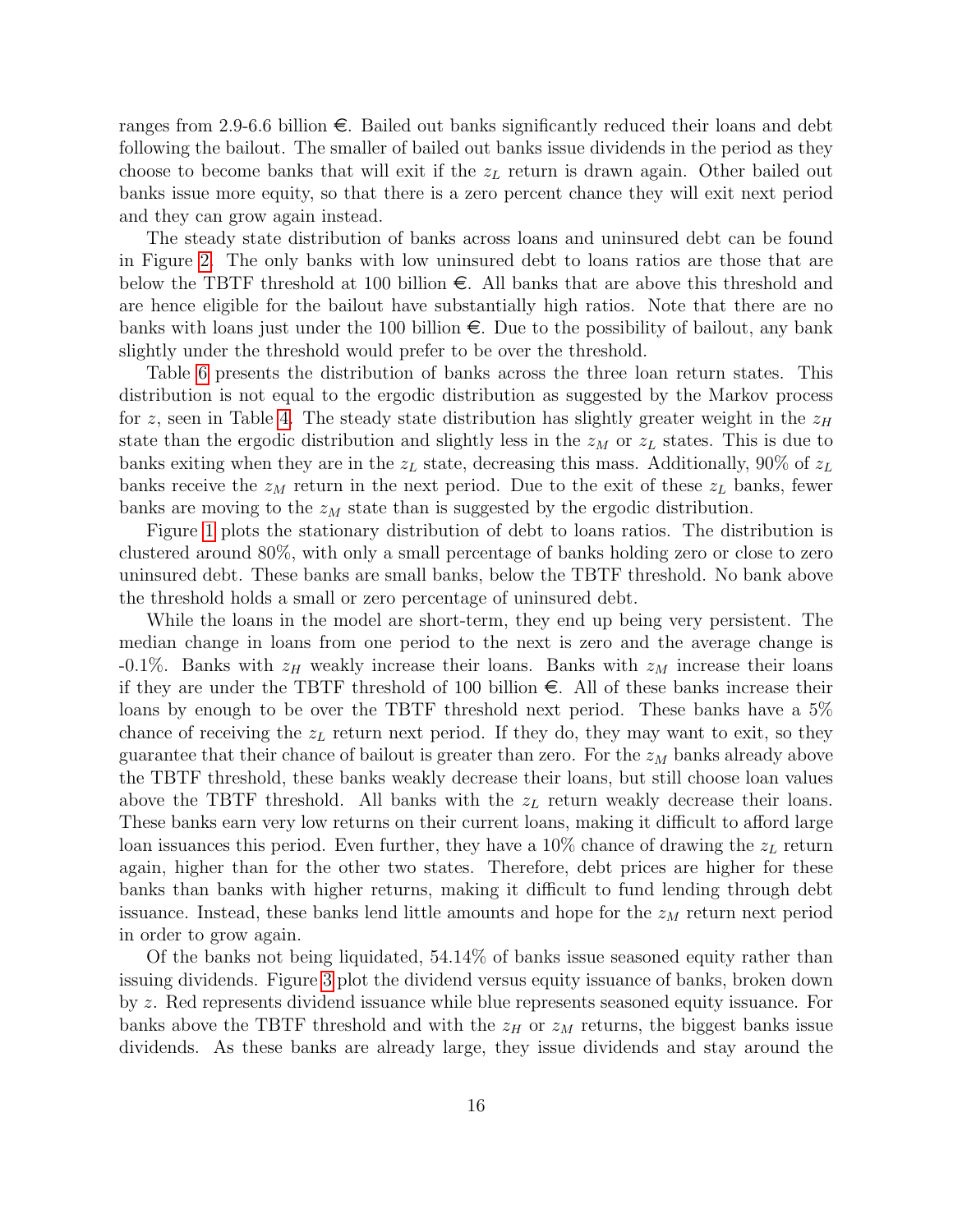same size. However, for the smaller of the big banks, these banks issue equity in order to grow to be the largest of the big banks and issue positive dividends in the future. A similar pattern holds true for banks below the TBTF threshold. For banks with  $z_L$  and above the threshold, however, the opposite is true. Those banks that are smaller issue dividends and shrink substantially. The banks that are bigger though, actually issue equity in order to remain relatively larger, so if they draw the  $z_M$  return next period, they can then issue dividends.

To calculate the TBTF subsidy on debt prices, I first solve for the equilibrium in which  $\rho = 0$  for all l. In this equilibrium, there are more  $z, l, b$  combinations at which banks enter resolution when  $l \leq 100B$ , but fewer combinations at which banks enter resolution if they are above the TBTF threshold. Given that shareholders earn zero in liquidation, resolution is less attractive to big banks when the probability of bailout is zero. As the exit decisions of banks differ between the two equilibrium, the TBTF subsidy must be calculated using Equation [13.](#page-12-1) Using the distribution from the benchmark model, I find that the median TBTF subsidy of all banks over the TBTF threshold is 151 basis points. While this estimate overestimates the TBTF subsidy for European banks found in [Carbo-](#page-24-9)[Valverde et. al. \(2013\)](#page-24-9), the model is not yet estimated to the data.

#### 5.2 Counterfactual

I will now adapt the model to replace the bailout policy with a modified version of the bail-in tool in BRRD. While there have been instances of bail-ins in the EU following the GFC, these bail-ins occured before the final revisions to BRRD in 2019. Therefore, banks and their creditors may not have been fully expecting a bail-in before those resolution events. Additionally, the bail-in tool is not the only change to banking policy that occurred via either BRRD or other regulations in the EU following the GFC. In order to properly calibrate the model to a true bail-in regime, I would also need to include all of these other changes into the model, so I could isolate the sole effect of the bail-in policy. Instead, I will use the estimated parameters from the benchmark model to study how the equilibrium would have differed if the bail-in policy was in place from 1990-2006 instead of the implicit bailout policy.

In this counterfactual model, if a bank chooses to exit, it is bailed in with a probability of  $\mu(j, l)$  and liquidated with a probability of  $1 - \mu(j, l)$ . The value of a bailed-in bank to the shareholders is  $V_I(z, l, b, j)$ , which is defined below in Equation [18.](#page-18-0) The bank problem is now

$$
V(z, l, b, j) = \max\{W(z, l, b, j), \mu(j, l)V_I(z, l, b, j) + (1 - \mu(j, l))V_L(z, l, b, j)\},\tag{17}
$$

where  $W(z, l, b, j)$  and  $V<sub>L</sub>(z, l, b, j)$  are the same as under the benchmark model (Equations [3](#page-7-0) and [2\)](#page-7-1).

Bail-in allows the bank to continue to operate by forgiving the old debt, but imposes the losses of the bank onto the shareholders and creditors. In practice, shareholders will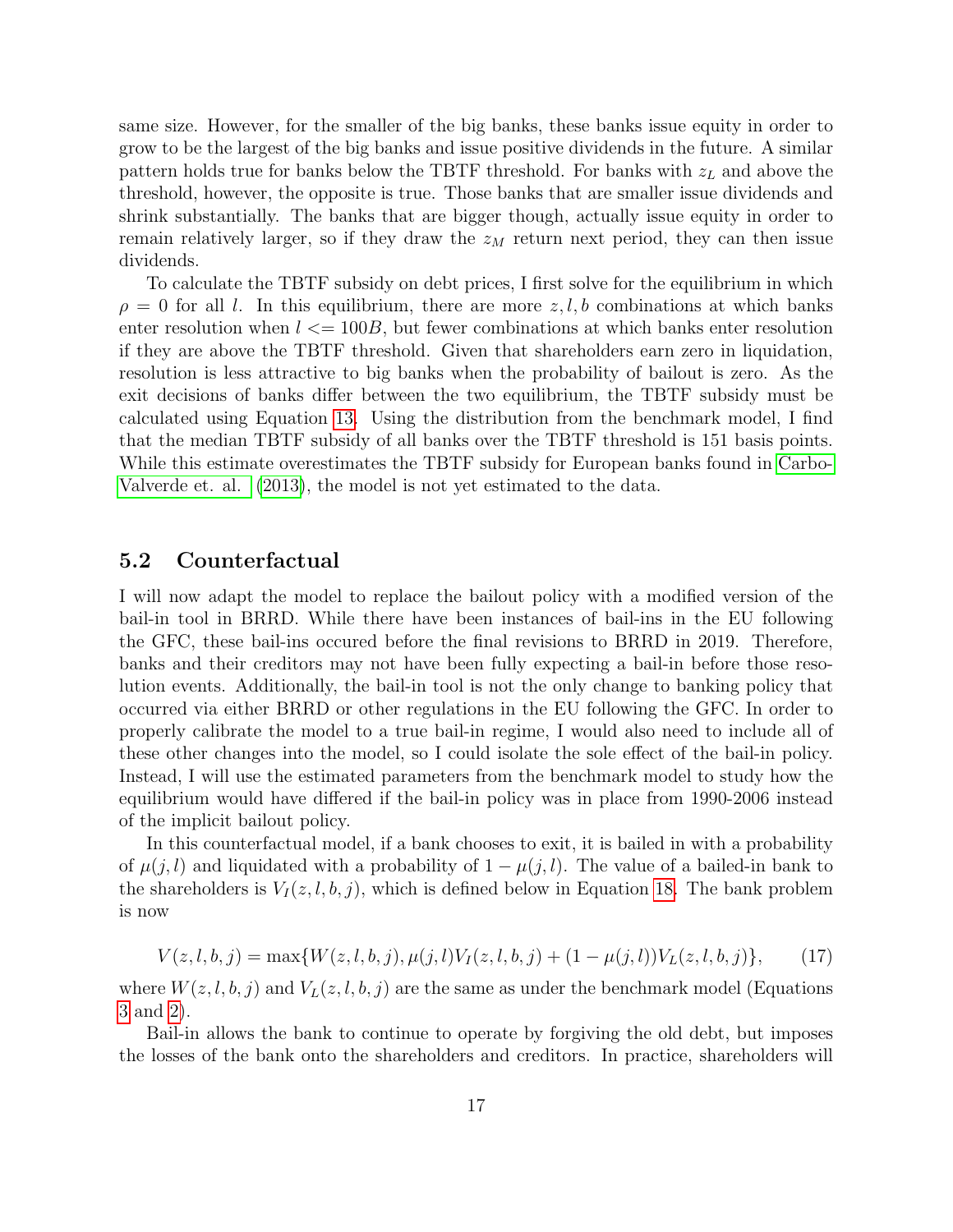lose some amount of their claims, perhaps all, while creditors will have some converted to equity and the rest remaining as debt. The amount of debt converted to equity will depend on the capital requirement. For now, I will assume all uninsured debt is converted into equity in the new bank. Current shareholders will only receive shares in the new bailed-in bank if the value of the shares are greater than the creditors' initial claims. Otherwise, the current shareholders will lose their shares and the value of the bank to them will be zero. The bail-in decision must be made before the realization of the new bank type,  $j'$ . Therefore, the value of the bailed-in bank to the original shareholders is

<span id="page-18-0"></span>
$$
V_I(z, l, b, j) = \max\{0, \mathop{\mathbb{E}}_{j'|j} (V_C^I(z, l, j, j')) - b\}).
$$
\n(18)

 $V_C^I(z, l, j, j')$  is equivalent to  $V_C(z, l, 0, j, j')$  in Equation [4](#page-8-0) aside from two exceptions:

- 1. The bailed-in bank must pay an extra cost  $c_l^j$  $B_B^j$  to reflect the cost of the bail-in process.
- 2. The bailed-in bank cannot issue dividends in the period of the bail-in.

The assumption of the additional resolution cost  $c_l^j$  $B_B^j$  is made for two reasons. First, the cost could reflect opportunity costs. While the bank is being resolved, it may not be able to generate loans or acquire funding at the same capacity as in normal times. Therefore, we can expect some decline in the bank's profitability. Second, BRRD has focused on putting more onus on the banks for their own complexity and failure than on the entities resolving them. For example, BRRD includes a mandata for banks to submit regular recovery plans, outlining their plans to reduce risk and increase capital and liquidity in the case of distress. This demonstrates that these costs are expected to be born by the bank itself and not the governments. The second assumption, that dividends cannot be paid during the period of bail-in, is taken straight from the BRRD and means that  $V_C^I(z, l, j, j')$  will more closely resemble  $V_{C,R}(z, l, 0, j, j')$ . Therefore, the problem of a bailed-in bank can be written as

$$
V_C^I(z, l, j, j') = max_{d,l',b'} d + \beta \mathbb{E}_{z'|z} V(z', l', b', j')
$$
  
s.t.  

$$
l' = e' + \delta^{j'} + q_C(z, l', b', \delta^{j'})b'
$$

$$
e' = zl - (1 + r_D)\delta^j - (1 - \lambda^j)d - c_O^j(l') - c_B^j
$$

$$
\frac{e}{l'} \ge \alpha
$$

$$
l' \ge 0, \quad b' \ge 0, \quad d \le 0.
$$

$$
(19)
$$

The payout to the creditors is then  $\min\{b, \mathbb{E}_{j'|j}(V_C^I(z, l, j, j'))\}.$ 

To price the uninsured debt in the counterfactual model, define  $\Delta_C(z, l, b, \delta^j)$  as the exit decision for a bank with return z, loans l, debt b, and deposits  $\delta^j$ . The set of return realizations such that a bank would choose to exit is

$$
X_C(l, b, \delta^j) = \{ z \in Z : \Delta_C(z, l, b, \delta^j) = 1 \}.
$$
\n(20)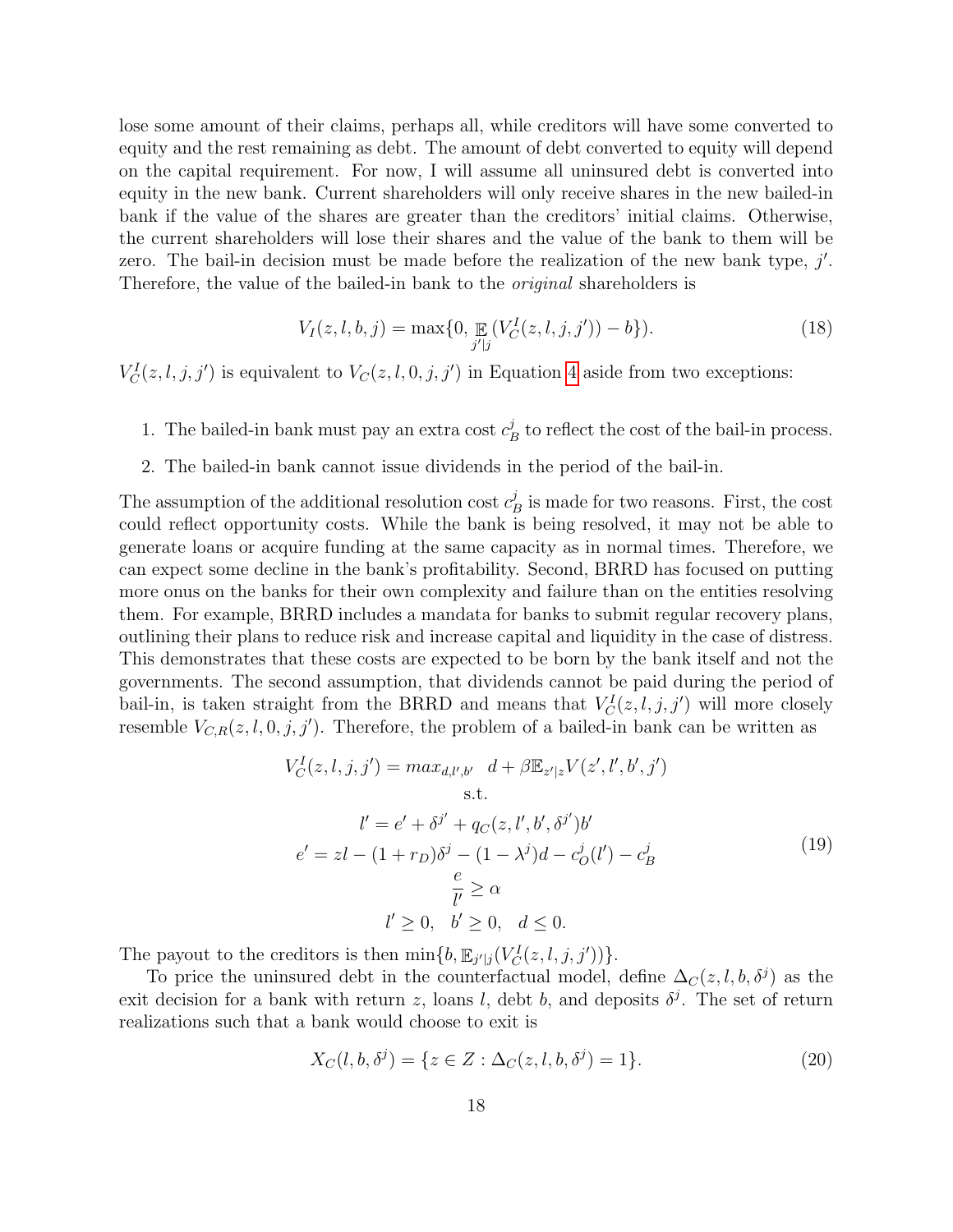The profit an intermediary makes on a loan contract to a bank with current return z, new loans  $l'$ , new debt b', and new deposits  $\delta^{j'}$  is then

$$
\Omega_C(z, l', b', \delta^{j'}) = \underbrace{-q_C(z, l', b', \delta^{j'})b'}_{\text{debt lent}} + \underbrace{1 + r_f}_{z' \in X_C(l', b', \delta^{j'})} \underbrace{(1 - \sum_{z' \in X_C(l', b', \delta^{j'})} G(z'|z))b'}_{\text{repayment - no exit}} + (1 - \mu(j', l')) \sum_{z' \in X_C(l', b', \delta^{j'})} \min\{b', \max\{c_F^{j'} z'l' - c_R^{j'} - \delta^{j'}, 0\}\} G(z'|z)
$$
\n
$$
+ \mu(j', l') \sum_{z' \in X_C(l', b', \delta^{j'})} \min\{b', \mathbb{E}_{j''|j'} (V_C^I(z', l', j', j''))\} G(z'|z)]
$$
\n
$$
\underbrace{(21)}
$$
\n
$$
\underbrace{E_{z \in C(l', b', \delta^{j'})} \min\{b', \mathbb{E}_{j''|j'} (V_C^I(z', l', j', j''))\} G(z'|z)]}_{\text{repayment - bail-in}}
$$

Unlike under the benchmark model, the intermediary is now at risk for not being fully repaid under both bail-in and liquidation. Using the fact that intermediaries make zero profit on each contract in equilibrium, the price can be solved as

$$
q_C(z, l', b', \delta^{j'}) = \frac{1}{1 + r_f} [(1 - \sum_{z' \in X_C(l', b', \delta^{j'})} G(z'|z))
$$
  
+ 
$$
(1 - \mu(j', l')) \sum_{z' \in X_C(l', b', \delta^{j'})} \min\{1, \max\{\frac{c_F^{j'} z'l' - c_R^{j'} - \delta^{j'}}{b'}, 0\}\} G(z'|z) \quad (22)
$$
  
+ 
$$
\mu(j', l') \sum_{z' \in X_C(l', b', \delta^{j'})} \min\{1, \frac{\mathbb{E}_{j''|j'}(V_C^I(z', l', j', j''))}{b'}\} G(z'|z)].
$$

A TBTF subsidy is not as clear here. Varying  $\mu$  simply changes the weight placed on two types of potentially partial repayment — one from liquidation and one from bail-in. If the repayment under bail-in is always full repayment, then bail-in is no different for creditors than bail-out, aside from possible differences between  $\rho$  and  $\mu$  and in exit decisions. However, if not, then large banks will have to pay more expensive prices to the creditors to compensate them for extra losses compared to the equilibrium with bailouts.

TBTF subsidy<sub>C</sub>(z, l', b', \delta<sup>j</sup>) = 
$$
\frac{1}{1 + r_f}
$$
[- $\sum_{z' \in X_C^{u=0}(l',b',\delta^{j'})}$  min{1, max{ $\frac{c_F^{j'} z'l' - c_R^{j'} - \delta^{j'}}{b'}}$ , 0}{ $g$ }G(z'|z)  
+  $(1 - \mu(j', l'))$  $\sum_{z' \in X_C(l',b',\delta^{j'})}$  min{1, max{ $\frac{c_F^{j'} z'l' - c_R^{j'} - \delta^{j'}}{b'}}$ , 0}{G(z'|z)  
+  $\mu(j', l')$  $\sum_{z' \in X_C(l',b',\delta^{j'})}$  min{1,  $\frac{\mathbb{E}_{j''|j'}(V_C^I(z', l', \delta^{j'}, \delta^{j''}))}{b}$ }G(z'|z)]. (23)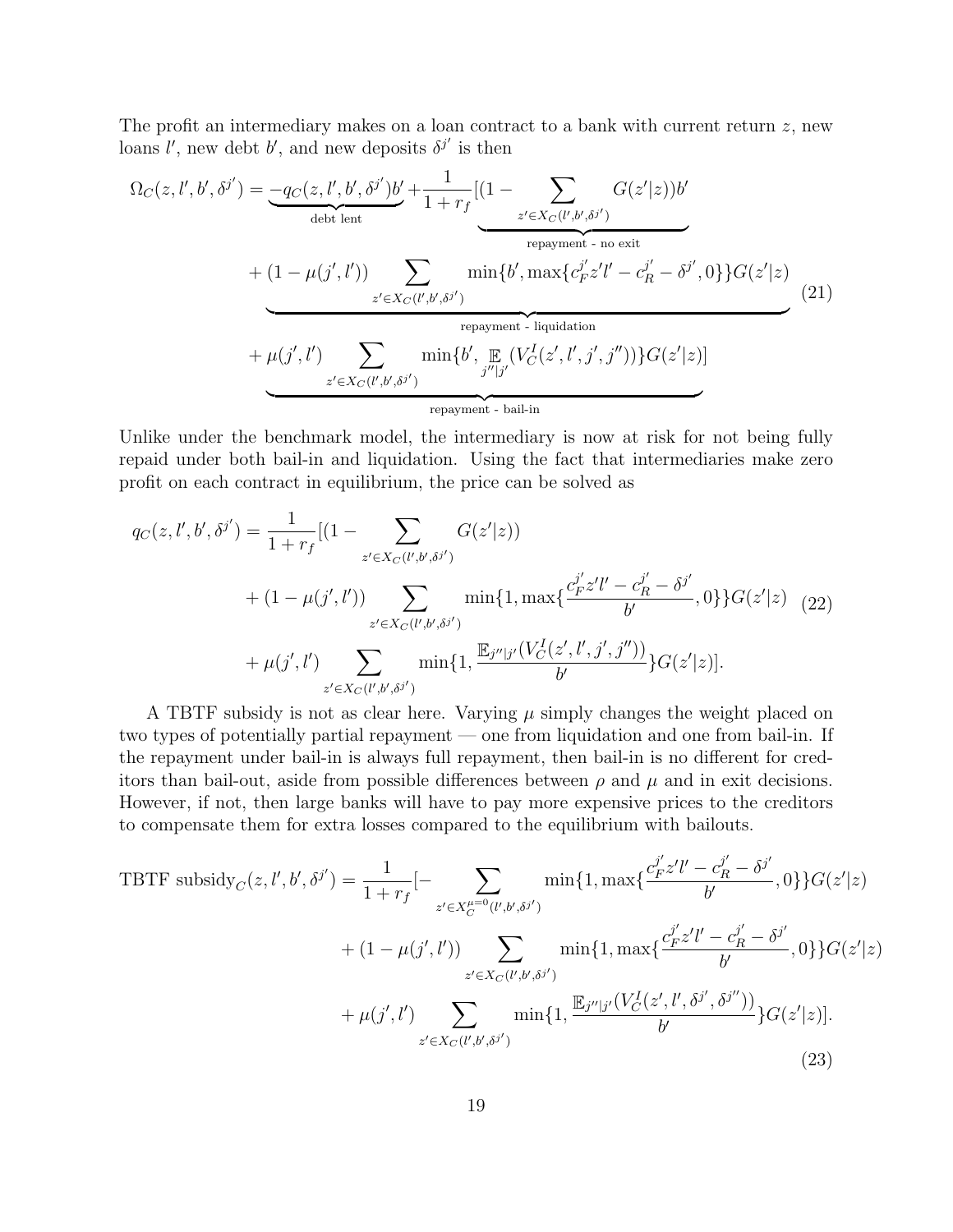Once again, if we suppose that in equilibrium, banks make the same exit decisions when  $\mu = 0 \forall j, l$  and  $\mu > 0$  for at least one j, l combination, or that  $X_C = X_C^{\mu=0}$  $C^{ \mu=0}$ , then the subsidy is

$$
= \frac{\mu(j',l')}{1+r_f} \left[ \sum_{z' \in X_C(l',b',\delta^{j'})} \min\{1, \frac{\mathbb{E}_{j''|j'}(V_C^I(z',l',\delta^{j'},\delta^{j''}))}{b'}\} G(z'|z) - \sum_{z' \in X_C(l',b',\delta^{j'})} \min\{1, \max\{\frac{c_{F}^{j'}z'l' - c_{R}^{j'} - \delta^{j'}}{b'}, 0\}\} G(z'|z)\right].
$$
\n(24)

The counterfactual equivalents to Equations [15](#page-13-1) and [16,](#page-13-0) or the mass and law of motion equations, respectively, are then

$$
M_C = \sum_{Z} \int_{L,B} \sum_{J} (1 - \mu(j,l)) \Delta_C(z,l,b,\delta^j) \Gamma_C(z,dl,db,j)
$$
 (25)

and

$$
\Gamma'_{C}(\bar{Z}, \bar{L}, \bar{B}, \bar{J}) = \sum_{\bar{Z}} \int_{\bar{L}, \bar{B}} \{ \sum_{\bar{J}} \sum_{Z} \int_{L, B} \sum_{J} [(1 - \Delta_{C}(z, l, b, \delta^{j})) \mathbb{1}_{l' = h_{C}^{l}(z, l, b, j, j'), b' = h_{C}^{b}(z, l, b, j, j')} + \mu(j, l) \Delta_{C}(z, l, b, \delta^{j}) \mathbb{1}_{l' = h_{I}^{l}(z, l, b, j, j'), b' = h_{I}^{b}(z, l, b, j, j')} ] \Gamma_{C}(z, dl, db, j) F(j'|j) \} dl' db' G(z'|z) + M_{C} \sum_{\bar{Z}} \int_{\bar{L}, \bar{B}} \sum_{\bar{J}} \mathbb{1}_{l' = h_{E}^{l}(z, j'), b' = h_{E}^{b}(z, j')} \Gamma_{C}(z, dl, db, j') \bar{\Phi}(j') \bar{G}(z)
$$
\n(26)

where  $h_1^l(z, l, b, j, j')$  and  $h_1^b(z, l, b, j, j')$  are the loan and debt decision rules, respectively, for bailed-in banks.

To solve for the counterfactual model, values for the bail-in cost and the probabilities of bail-in must be chosen. The following results are for the parameterization  $\mu = \rho$ , for all values of j, l, and  $c_B^j = 1$ . In the future, I will test different values for  $c_I^j$  $\frac{\partial}{\partial B}$  and  $\mu$  and study how the solution changes. I expect that the number of bail-ins will decrease in the value of  $c_l^j$  $\mu_B^j$  and increase in the value of  $\mu$ . The total number of bank exits is less clear. The decreasing of the TBTF subsidy through either a decrease in  $\mu$  or an increase in  $c_I^j$  $B$  could make the banking industry less profitable and therefore increase number of liquidations. This could also lead to fewer entrants.

Table [5](#page-26-1) compares distributional moments between the benchmark and counterfactual models. While the liquidation rate has not changed substantially, the rate of big bank resolution via either bailout or bail-in is reduced significantly. In the benchmark model, 2.62% of banks were bailed out in the steady state equilibrium while only 0.02% are bailed in under the counterfactual. The reason for this stark difference is the payout to shareholders and creditors under bailout versus bail-in. In the bailout, creditors were guaranteed 100% of their claim, which led to cheaper prices on uninsured debt for banks. Under bail-in,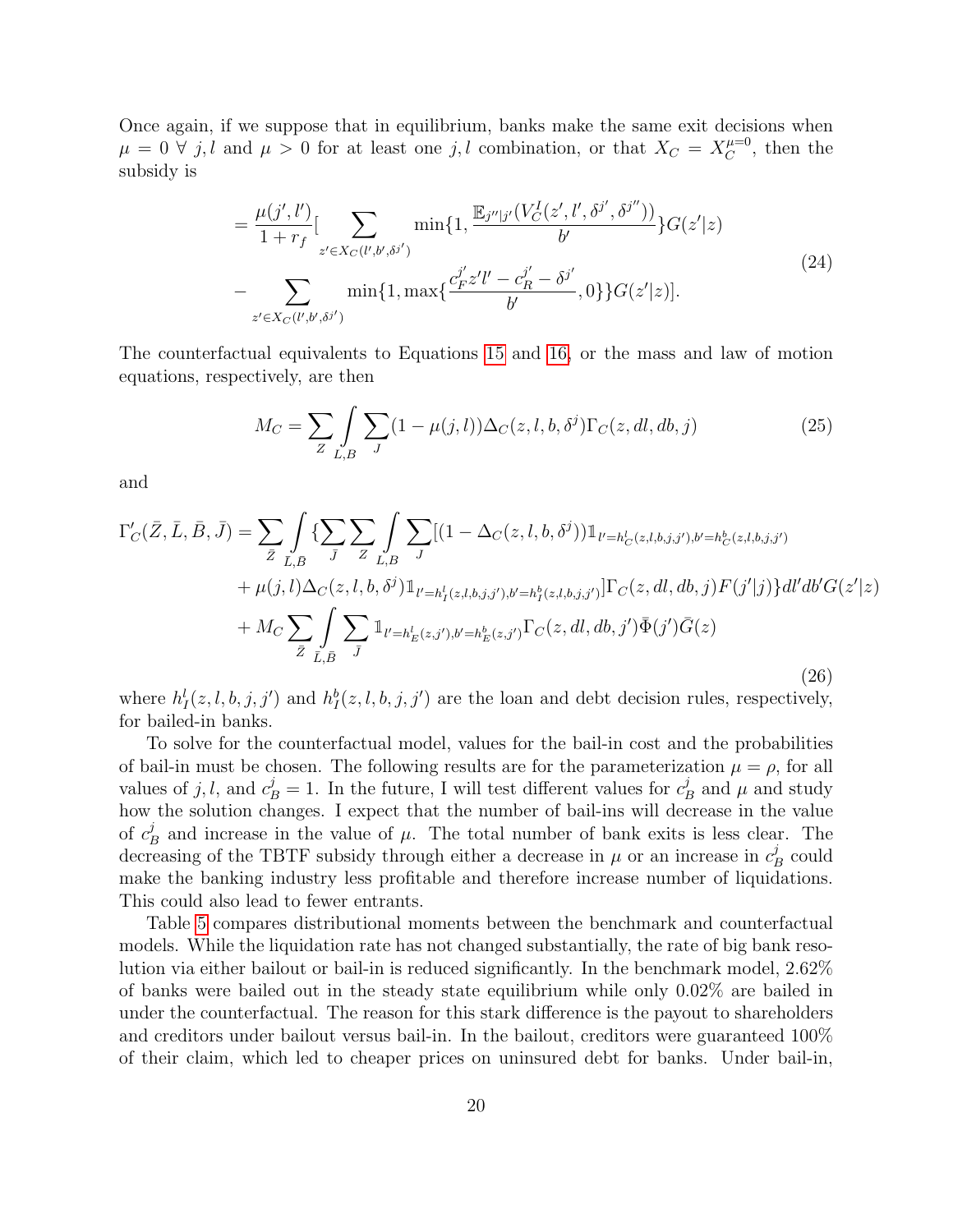though, in equilibrium, the value of the new shares that the creditors receive in place of their debt claim range from 91-94% of their original claim. Because the creditors now take a haircut, they price the debt at higher prices, reducing the ability of banks to borrow so much debt. This can be seen in Figures [4](#page-30-0) and [5](#page-31-0) which plot the distribution of banks across loans and uninsured debt and the histogram of uninsured debt to loans ratios, respectively. Both figures show that the uninsured debt holdings under the counterfactual are much less than under the benchmark model. The median uninsured debt to loans ratio of continuing banks is 51.06% compared to 82.15% under the benchmark.

Additionally, because the creditors are not fully repaid in bail-in, the original shareholders lose their entire claims. This is starkly different from the bailouts where in equilibrium, the value of the bailed out bank to the shareholders ranges from 2.89 to 6.89 billion  $\epsilon$  (the average value of a bank is 20.38 billion  $\epsilon$ ). Therefore, not only is it more expensive to borrow so much debt, but the shareholders have much more to lose if the bank is bailed in than if it were bailed out. Another way to see that the value of the bail-in for the shareholders is reduced is that there is no longer a stark cutoff in the distribution at the TBTF threshold. In Figure [4,](#page-30-0) there is positive mass of banks surrounding the 100 billion  $\epsilon$  ecutoff. As the shareholders receive zero from both liquidation and bail-in, they no longer have an incentive to stay above the TBTF threshold.

The steady state distribution across the loan returns  $z$  can be found in Table [7.](#page-26-4) This distribution is closer to the ergodic distribution given by the Markov process for z as de-scribed in Table [4,](#page-26-3) but this means that there are more banks with the  $z_M$  and  $z_L$  returns in equilibrium. While this implies lending is less productive in equilibrium, the median dividend to loans ratio of continuing banks is now 0.10%, compared to -0.10% under the benchmark.

The higher dividend payments could suggest that the industry is more profitable with the introduction of bail-ins, most likely due to the lower exit rate. However, the concern of regulators is not about the profits of bank shareholders, but the amount of vital banking activity being provided. They are more concerned with if this increase in profitability means more lending by the banks. I calculate the change in total lending between the benchmark and counterfactual models to see if the new regulation decreases lending by the banks in the stationary distribution. I find that total lending under the counterfactual is 4.22% less than under the benchmark model. This decrease is from the shift in the distribution of loans. Banks do not grow as large under the counterfactual as they do under the benchmark, most likely do to the removal of the moral hazard brought on by the bailouts.

The change in repayment to creditors is also reflected in the TBTF subsidy. The median subsidy on debt prices under the counterfactual is 0 basis points, much smaller than the 151 basis point subsidy in the benchmark. However, this is more due to the fact that there is a larger proportion of big banks who have no probability of exiting next period under the counterfactual than under the benchmark. When a bank has no probability of entering resolution next period, the price of its debt is set at  $\frac{1}{1+r_F}$ , and therefore, there is no TBTF discount as this bank is already safe. Therefore, I look at the maximum TBTF subsidy under each equilibrium. Under the benchmark, this is 339 basis points, and is reduced to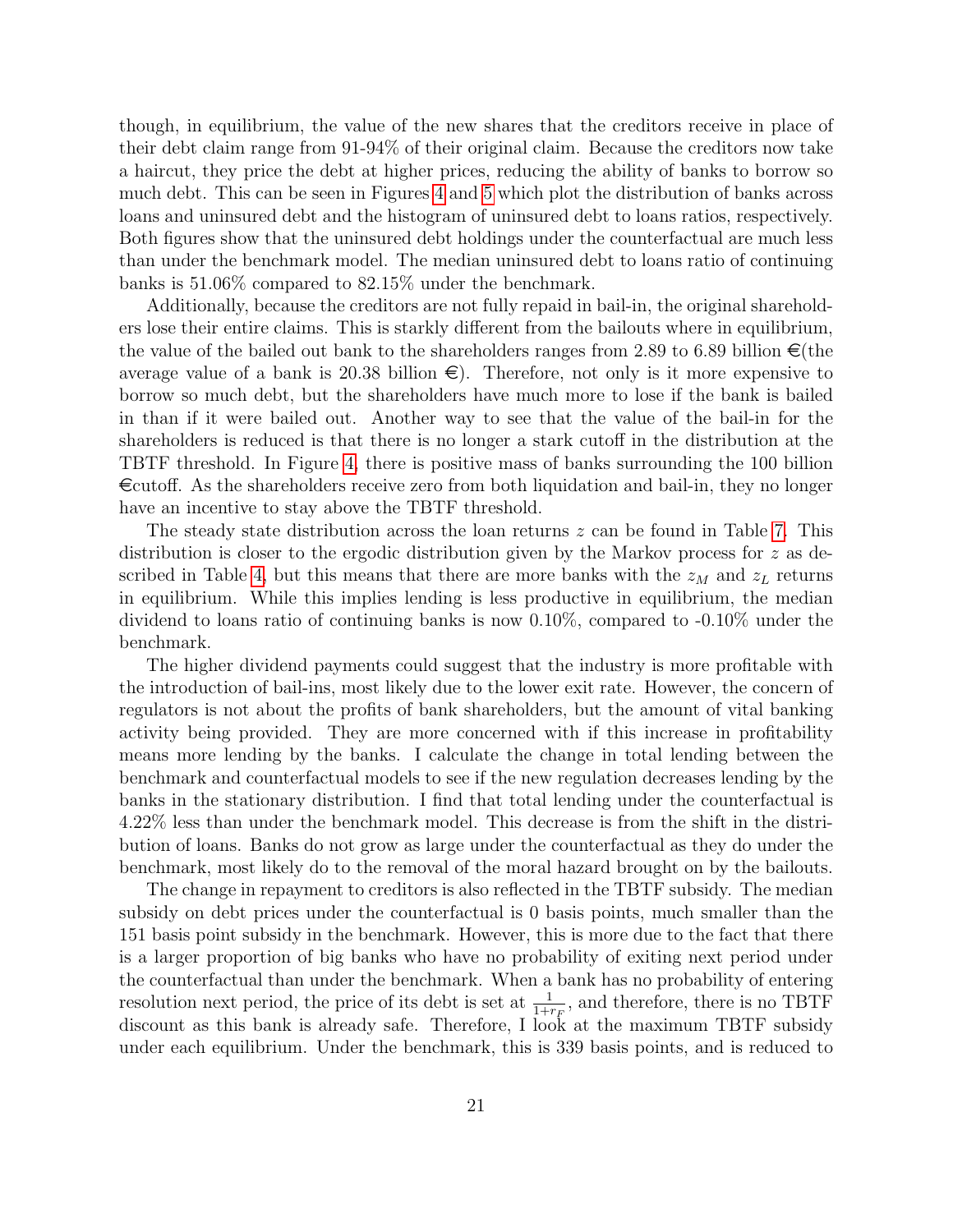227 basis points under the counterfactual, due to the reduced value to shareholders under the bail-in than the bailout. almost half of the median subsidy of 19 basis points under the benchmark.

### <span id="page-22-0"></span>6 Conclusion and Next Steps

In this paper, I develop a model of the EU banking industry to evaluate the effects of resolution policies on industry dynamics. Heterogeneous banks fund risky lending via a mix of equity, insured deposits, and uninsured debt in order to maximize current and future dividends to shareholders. Banks are subject to capital requirements, and when they fall below this requirement, are sent into resolution. In the benchmark model, big banks have a probability of being bailed out instead of the standard liquidation. The bailout is an equity injection that guarantees the repayment to current creditors. Therefore, in equilibrium, creditors price their debt to big banks lower than would be suggested due to their risk. This TBTF subsidy on the debt is heavily documented in the literature. I then adapt the model to replace this probability of bailout for big banks with one of a simplified version of the bail-in tool included in the BRRD. In a bail-in, the uninsured debt of the bank is converted to equity and the creditors receive shares in the new bank instead. Original shareholders only retain some shares if the value of the shares exceeds the creditors' original claims. With the bail-in policy in place, the bail-in rate is 99% lower than the bailout rate in the benchmark. This is a result of the bail-in process being more costly to both creditors and shareholders as the shares given to creditors in the bail-in are always less than the value of their original claim. This increases the price on the uninsured debt and decreases the attraction of resolution for current shareholders as they always lose their shares in the bail-in. Banks choose to have lower uninsured debt to loans ratio under the counterfactual than benchmark to avoid needing to exit and having no funds to pay out to shareholders. The "too big to fail" subsidy is reduced under the counterfactual to reflect decreased payouts to creditors under bail-in.

In my model, the bail-in policy decreases the leverage of banks and leads to less liquidation of banks as well as a substantially lower failure rate of big banks. The TBTF subsidy on the debt of the big banks is reduced. These findings suggest that the bail-in policy achieves its goal of promoting market discipline and enhancing financial stability.

The next step for this paper will be to estimate the model to the pre-Global Financial Crisis period using Simulated Method of Moments. I will also study the sensitivity of the bail-in results to the bail-in probability parameter,  $\mu$ , the TBTF threshold,  $l$ , and the fixed cost of bail-in,  $c_B$ . Additionally, I would like to build in more features of the bail-in tool. For example, I am currently converting all uninsured debt into equity in the bail-in. In the future, I will convert uninsured debt until a capital requirement is met and then the rest of the debt will remain as debt claims. An additional feature is that the EU has created a Resolution Fund to assist in the resolution of big banks, which is funded ex-ante by imposing a cost onto large banks in the industry. Then, if the bail-in tool is used on a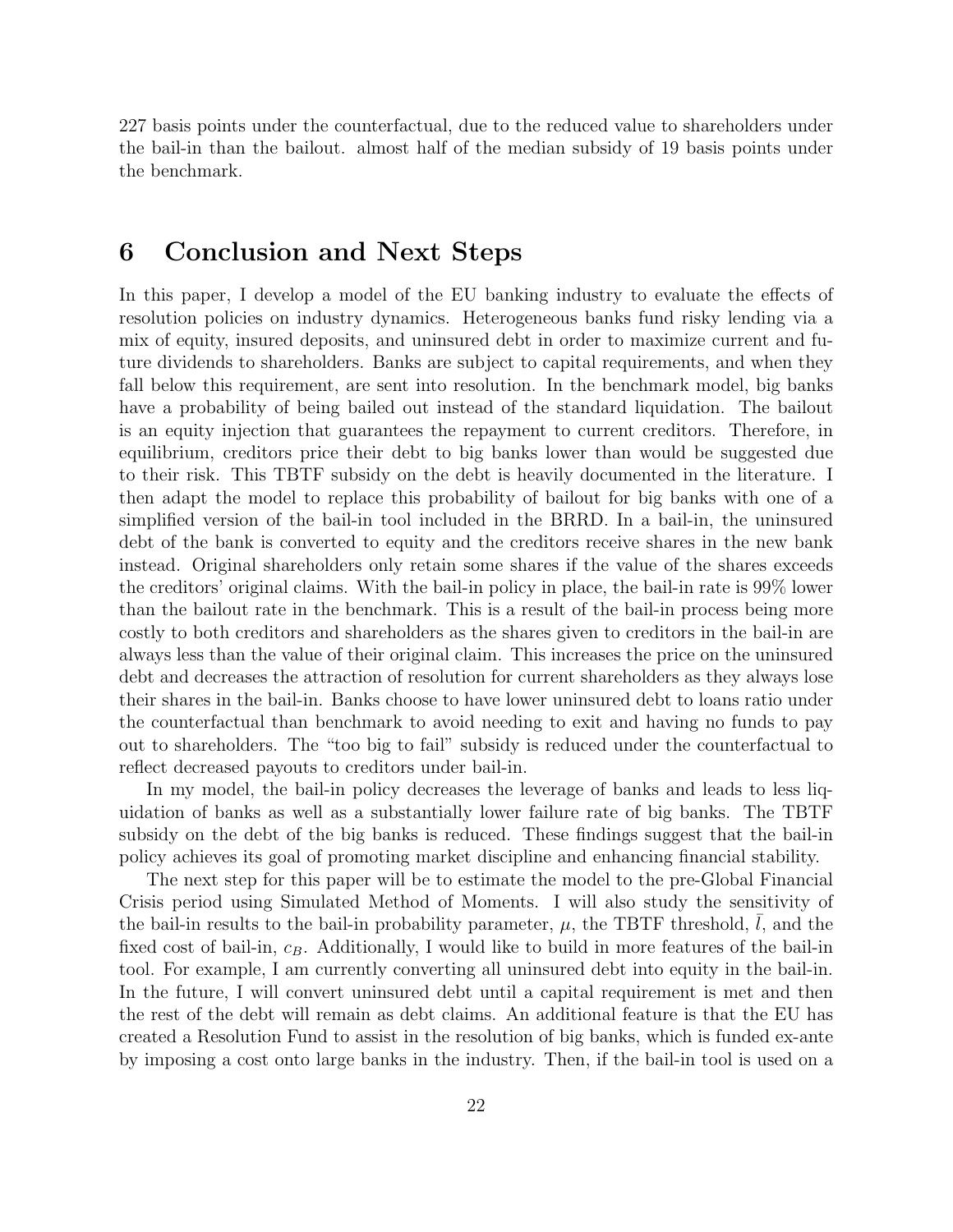bank and a minimum of 8% of total liabilities have already been imposed as losses on the shareholders and creditors, the fund could provide a loan to the bailed in bank. However, my model suggests that bail-in is very rare. Therefore, imposing a ex-ante cost on the banks for such a rare event may be an unnecessary burden. It may be optimal to fund the Resolution Fund ex-post, as is written in the US's Orderly Liquidation Authority policy. By writing this Resolution Fund into my model, I can evaluate situations such as these.

One final aspect to banking I would like to incorporate into my model is to allow the banks to invest in safe securities instead of only loans. Extensive literature states that the TBTF subsidy on debt allowed banks to do more risky lending than they would if the debt were more expensive. Adding safe securities as another asset to the model would allow me to study the mix of safe securities and risky loans banks make under each resolution policy.

Finally, I plan to perform additional counterfactual experiments. First, I will study the effect of size-dependent capital requirements in both the benchmark and counterfactual environment. Size-dependend capital requirements, which were included in many postcrisis reforms, may reduce the need for special resolution policies for big banks in the first place if they assist big banks in being more prepared to absorb losses in the first place. Additionally, I would study a new form of resolution that is a mix of bailout and bail-in. This policy was suggested in the US during the GFC, but was passed over in favor of bailouts. In this policy, shareholders of the failing big bank would automatically lose their claims, as is expected to happen in a bail-in. However, the bank would be recapitalized via equity injections as in the bailouts rather than converting the debt claims as in bail-ins. This will preserve the value of creditors, but not shareholders. Therefore, we would still expect to find a TBTF subsidy on the debt of big banks. However, because the shareholders will automatically lose everything in the event of failure, they may still take the necessary precautions to prevent themselves from failing. Evaluating this counterfactual will assist in decomposing two channels of the resolution policies, guarantees to creditors and guarantees to shareholders, to determine which plays a greater role in bank decisions.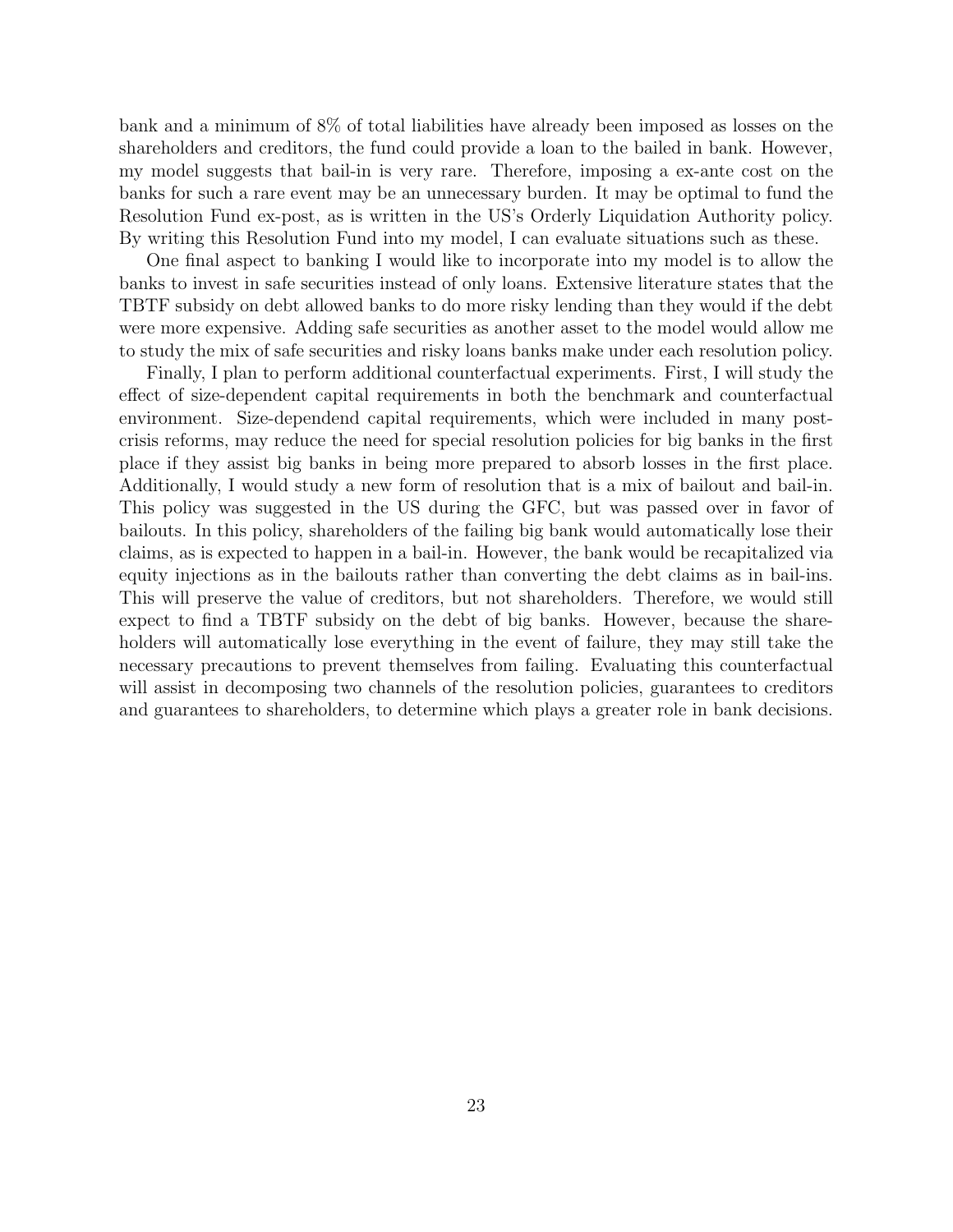# References

- <span id="page-24-8"></span>Acharya, Viral, Lea Bochert, Maximilian Jager, and Sascha Steffan. 2021. "Kicking the Can Down the Road: Government Interventions in the European Banking Sector." The Review of Financial Studies 34.
- <span id="page-24-13"></span>Acharya, Viral, Deniz Anginer, and A. Joseph Warburton. 2016. "The End of Market Discipline? Investor Expectations of Implicit Government Guarantees." Working Paper.
- <span id="page-24-5"></span>Beck, Thorsten, Samuel Da-Rocha-Lopes, and Andre Silva. 2017. "Sharing the Pain? Credit Supply and Real Effects of Bank Bail-ins." Centre for Banking Research Working Paper Series, no. 01/17.
- <span id="page-24-0"></span>Berger, Allen N., Charles P. Himmelberg, Raluca A. Roman, and Sergey Tsyplakov. 2018. "Bank Bailouts, Bail-Ins, or No Regulatory Intervention? A Dynamic Model and Empirical Tests of Optimal Regulation." Working Paper.
- <span id="page-24-4"></span>Berndt, Antje, James Darrell Duffie, and Yichao Zhu. 2019. "The Decline of Too Big to Fail." Working Paper.
- <span id="page-24-9"></span>Carbo-Valverde, Santiago, Edward J Kane, and Francisco Rodriguez-Fernandez. 2013. "Safety-Net Benefits Conferred on Difficult-to-Fail-and-Unwind Banks in the US and EU Before and During the Great Recession." Journal of Banking  $\mathcal{B}$  Finance 37(6).
- <span id="page-24-1"></span>Corbae, Dean and Pablo D'Erasmo. 2020. "Reorganization or Liquidation: Bankruptcy Choice and Firm Dynamics." Federal Reserve Bank of Minneapolis Working Papers, no. 769.
- <span id="page-24-6"></span>Corbae, Dean and Pablo D'Erasmo. 2019. "Capital Requirements in a Quantitative Model of Banking Industry Dynamics." NBER Working Papers, no. 25424.F
- <span id="page-24-7"></span>Egan, Mark, Ali Hortacsu, and Gregor Matvos. 2017. "Deposit Competition and Financial Fragility: Evidence from the US Banking Sector." American Economic Review, 107:1, p. 169-216.
- <span id="page-24-11"></span>Fernandez de Lis, Santiago, Jose Carlos Pardo, Victoria Santillana, and Pilar Mirat. 2014. "Regulation Outlook: Compendium on bank resolution regimes: from the FSB tot he EU and US frameworks." BBVA Research.
- <span id="page-24-3"></span>Giuliana, Raffaele. 2017. "Bail-in's Effects on Banks' Bond Yields and Market Discipline. A Natural Experiment." Working Paper.
- <span id="page-24-10"></span>Li, Zan, Shisheng Qu, and Jing Zhang. 2011. "Quantifying the Value of Implicit Government Guarantees for Large Financial Institutions." Moody's Analytics.
- <span id="page-24-2"></span>Schaefer, Alexander, Isabel Schnabel, and Beatrice Weder di Mauro. 2016. "Bailin Expectations for European Banks: Actions Speak Louder than Words." ESRB Working Paper, no. 7.
- <span id="page-24-12"></span>World Bank Group Financial Sector Advisory Center. 2017. "Understaning Bank Recovery and Resolution in the EU: A Guidebook to the BRRD." World Bank Group.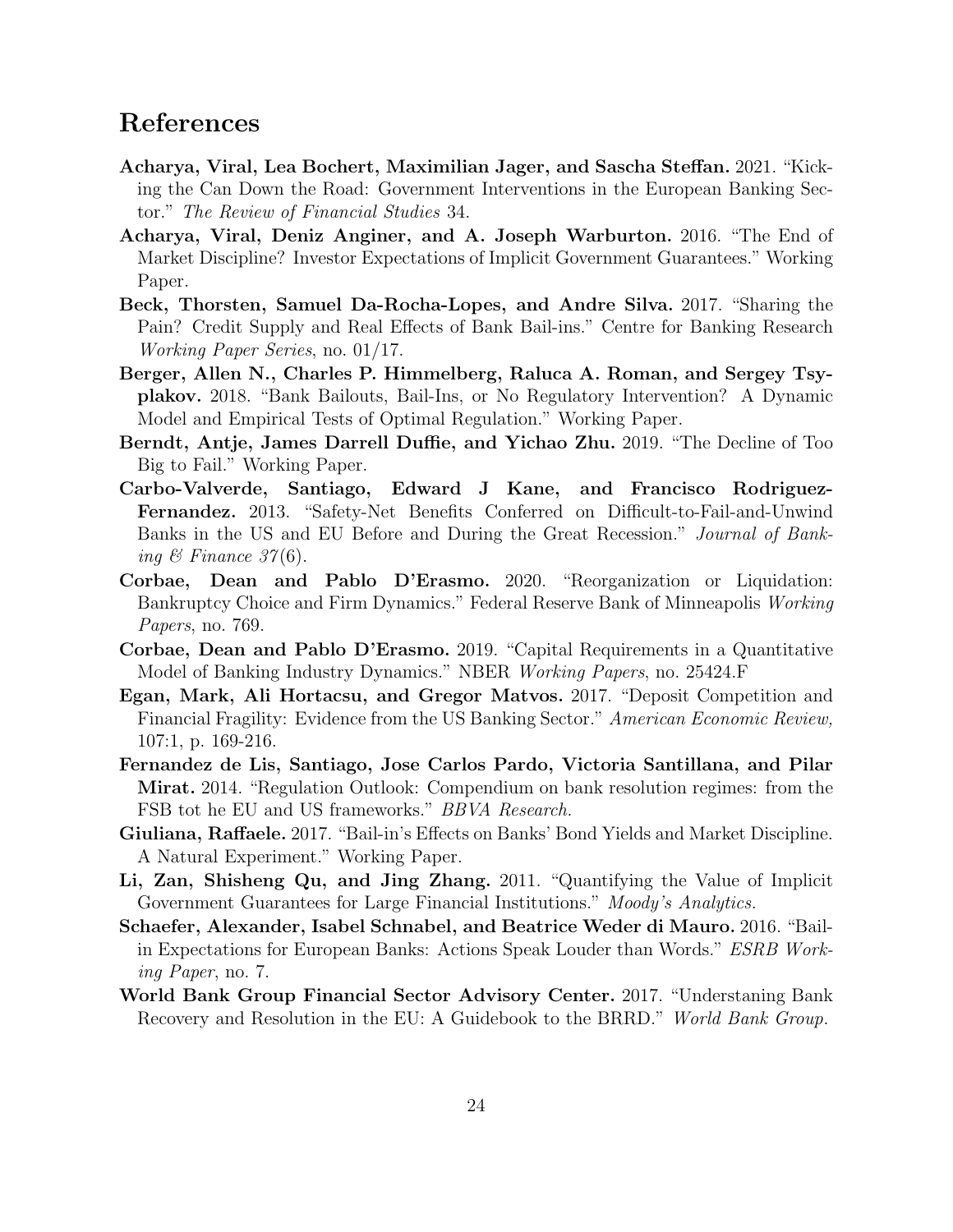| Table 1: Parameters and Moments |  |  |
|---------------------------------|--|--|
|---------------------------------|--|--|

<span id="page-25-0"></span>

| Parameters                               | Moments                                                                  |
|------------------------------------------|--------------------------------------------------------------------------|
|                                          | Exit Rate of Each Type                                                   |
| $c_{O1}^j \ c_{O2}^j \ c_{O3}^j \ c_R^j$ | Median Change in Assets for Continuing Incumbents of Each Type           |
|                                          | Median Debt/Assets for Continuing Incumbents of Each Type                |
|                                          | Median Debt/Assets for Liquidated Banks of Each Type                     |
|                                          | Median Equity Issuance/Assets for Continuing Incumbents of Each Type     |
| $c_F'$                                   | Standard Deviation of Debt/Assets for Continuing Incumbents of Each Type |
|                                          | Median Percentage of Assets Received as Bailout Funds                    |

<span id="page-25-1"></span>Table 2: Current Parameter Values

| $c_{O1}$   | 20     |
|------------|--------|
| $c_{O2}$   | 0.011  |
| $c_{O3}$   | 0.0001 |
| $c_R$      | 1(0)   |
| $\lambda$  | 0.0625 |
| $c_F$      | 0.72   |
| $r_D$      | 0.0176 |
| β          | 0.9827 |
| $r_F$      | 0.0176 |
| $\alpha$   | 0.04   |
| $\alpha_r$ | 0.02   |
| λ          | 18B    |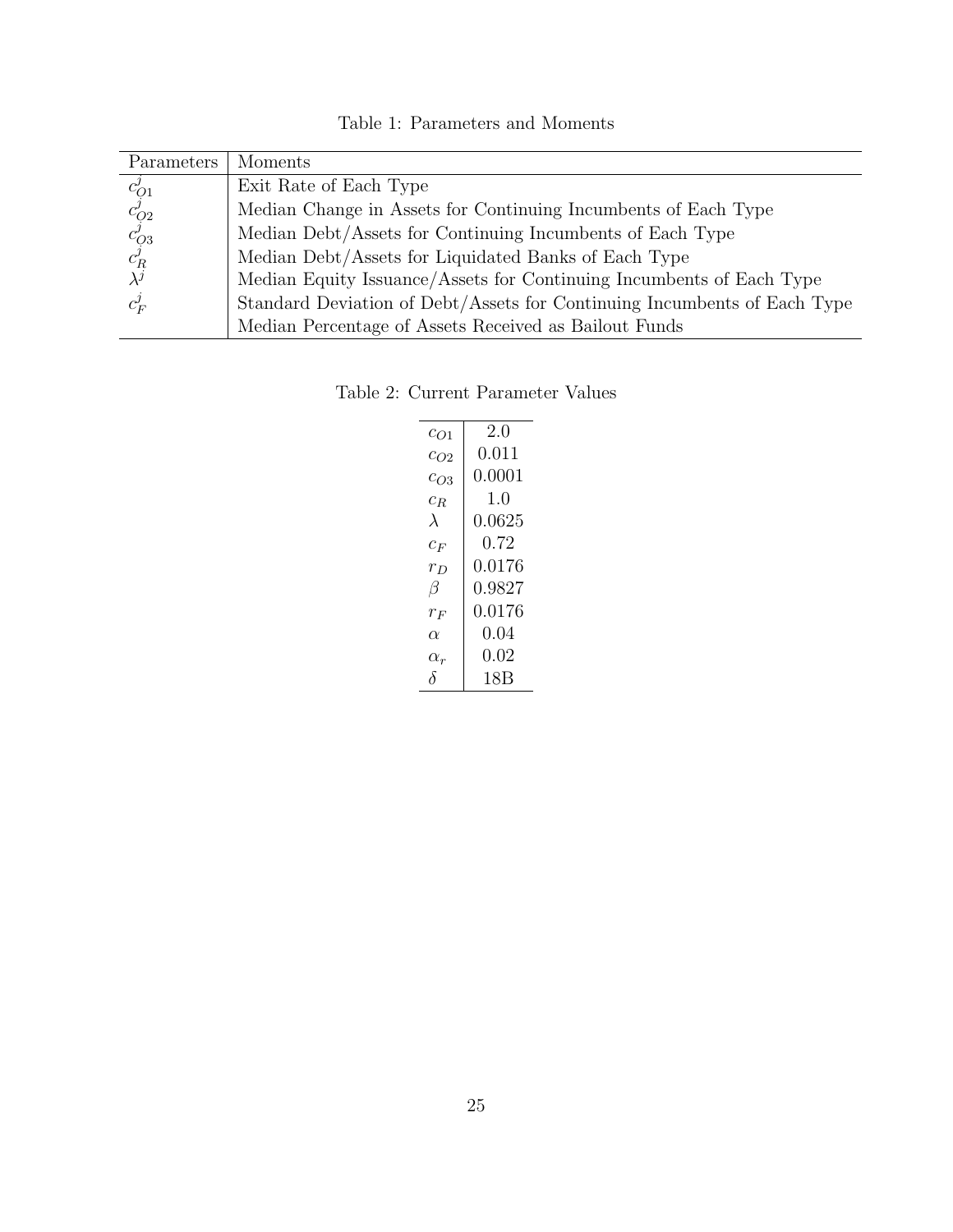<span id="page-26-0"></span>Table 3: Markov Process for Loan Returns

|       | $z_H$ | $z_M$ | $z_L$ |
|-------|-------|-------|-------|
| $z_H$ | .75   | .24   | .01   |
| $z_M$ | .2    | .75   | .05   |
| $z_L$ | 0     | 9.    |       |

### Table 4: Ergodic Distribution Across Z

|  | $z_M$                     |  |
|--|---------------------------|--|
|  | Mass 0.4291 0.5364 0.0346 |  |

#### Table 5: Benchmark and Counterfactual Model Moments

<span id="page-26-3"></span><span id="page-26-1"></span>

|                                                               | Benchmark  | Counterfactual |
|---------------------------------------------------------------|------------|----------------|
| Liquidation Rate                                              | $0.65\%$   | $0.44\%$       |
| Bailout/Bail-in Rate                                          | $2.62\%$   | $0.02\%$       |
| Median Loans                                                  | 129.55 B   | 101.14 B       |
| Median Uninsured Debt to Loans Ratio of Continuing Banks      | 82.15\%    | 51.06%         |
| Median Change in Loans of Continuing Banks                    | $-0.33\%$  | $0.00\%$       |
| Median Dividend to Loans Ratio of Continuing Banks            | $-0.10\%$  | $0.10\%$       |
| Median Uninsured Debt to Loans Ratio of Bailout/Bail-in Banks | 79.15\%    | 83.27%         |
| Median Change in Loans of Bailout/Bail-in Banks               | $-82.81\%$ | $-12.91%$      |
| Median Dividend to Loans Ratio of Bailout/Bail-in Banks       | $-0.52\%$  | $-0.93\%$      |

<span id="page-26-2"></span>Table 6: Benchmark Distribution Across Z

| zн | $z_M$                     | Zτ |
|----|---------------------------|----|
|    | Mass 0.4363 0.5299 0.0338 |    |

#### <span id="page-26-4"></span>Table 7: Counterfactual Distribution Across Z

|  | Σм                        |  |
|--|---------------------------|--|
|  | Mass 0.4321 0.5336 0.0343 |  |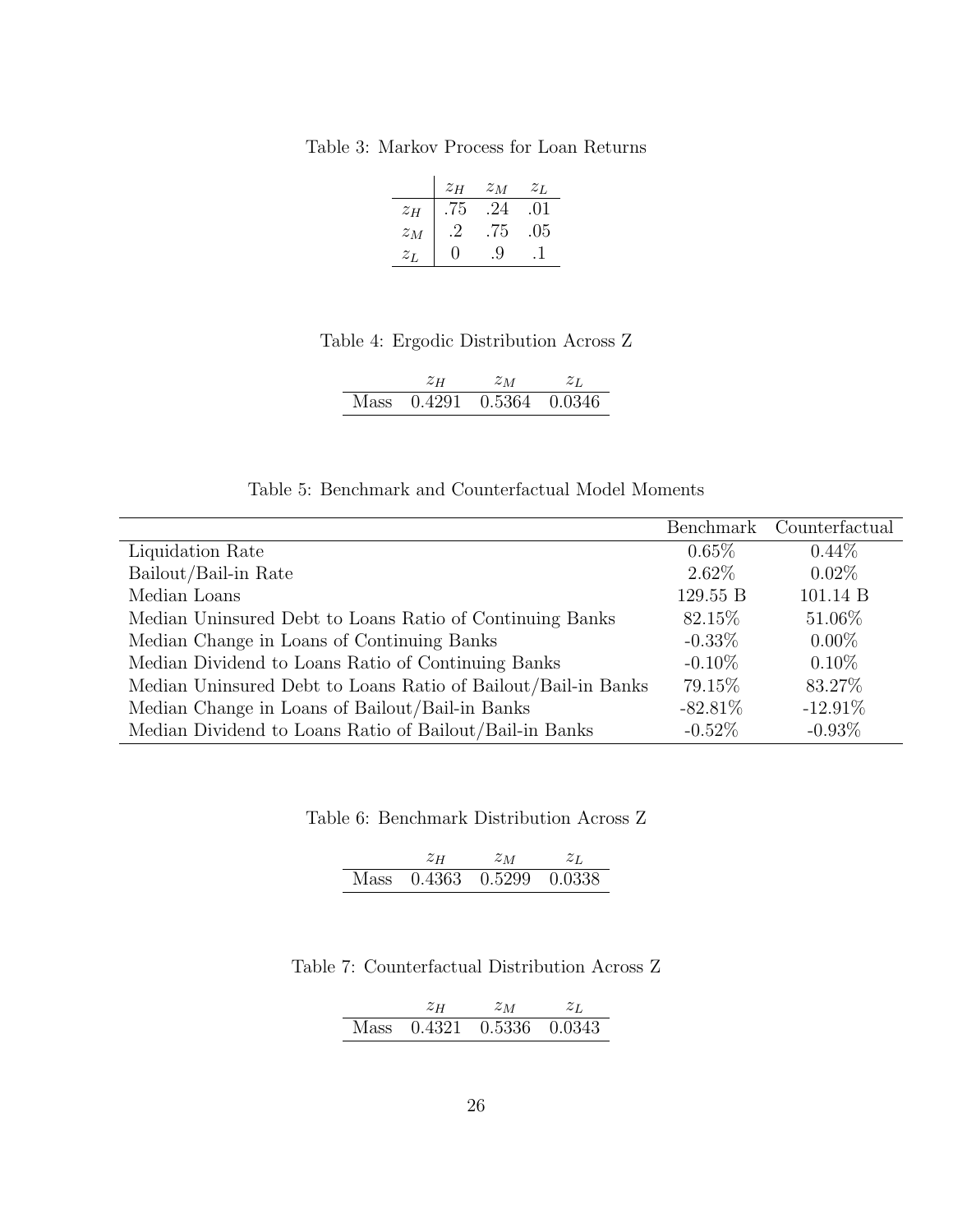<span id="page-27-0"></span>

Figure 1: Benchmark Model Distribution of Debt to Loans Ratio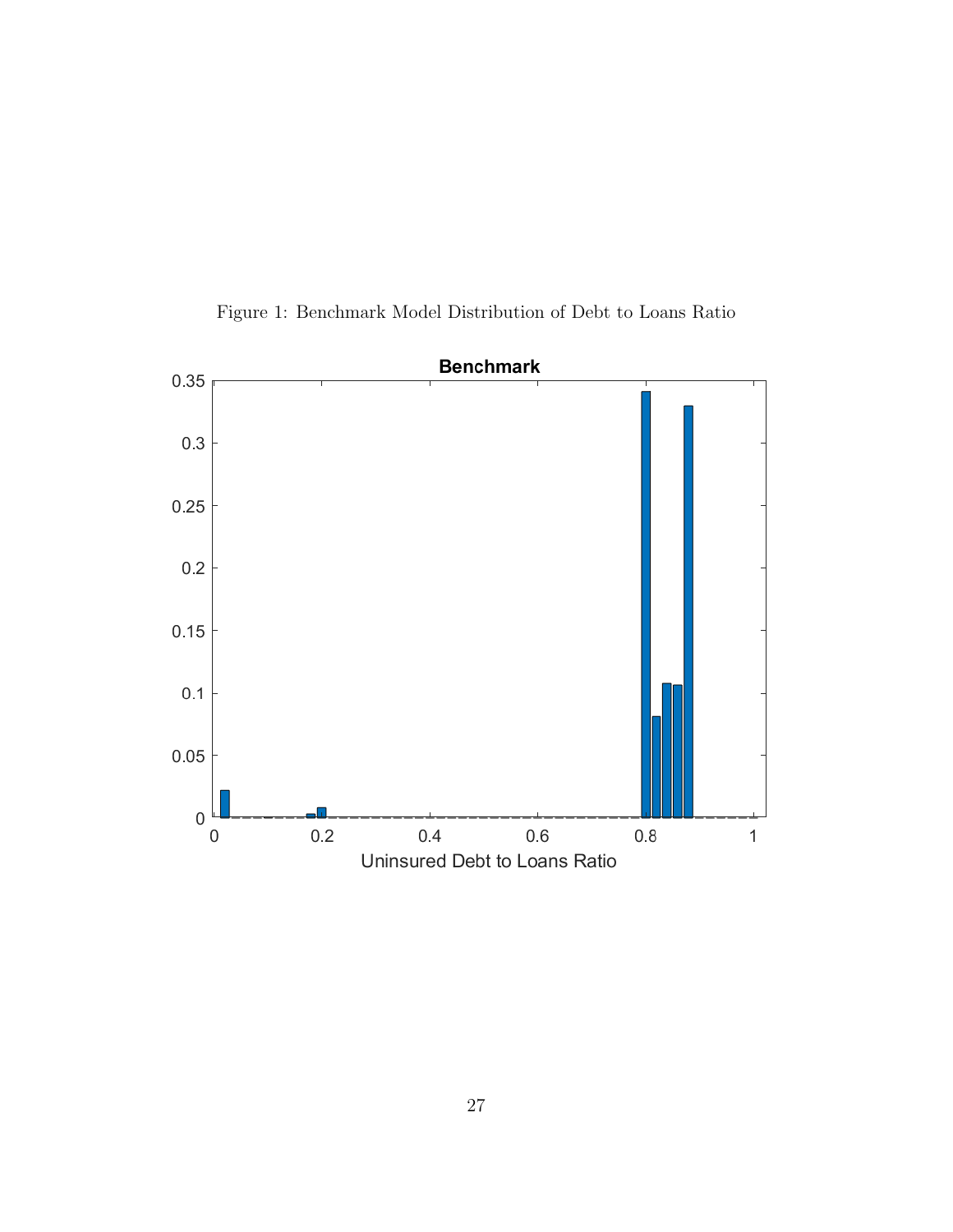<span id="page-28-0"></span>

Figure 2: Benchmark Model Distribution Across Loans and Uninsured Debt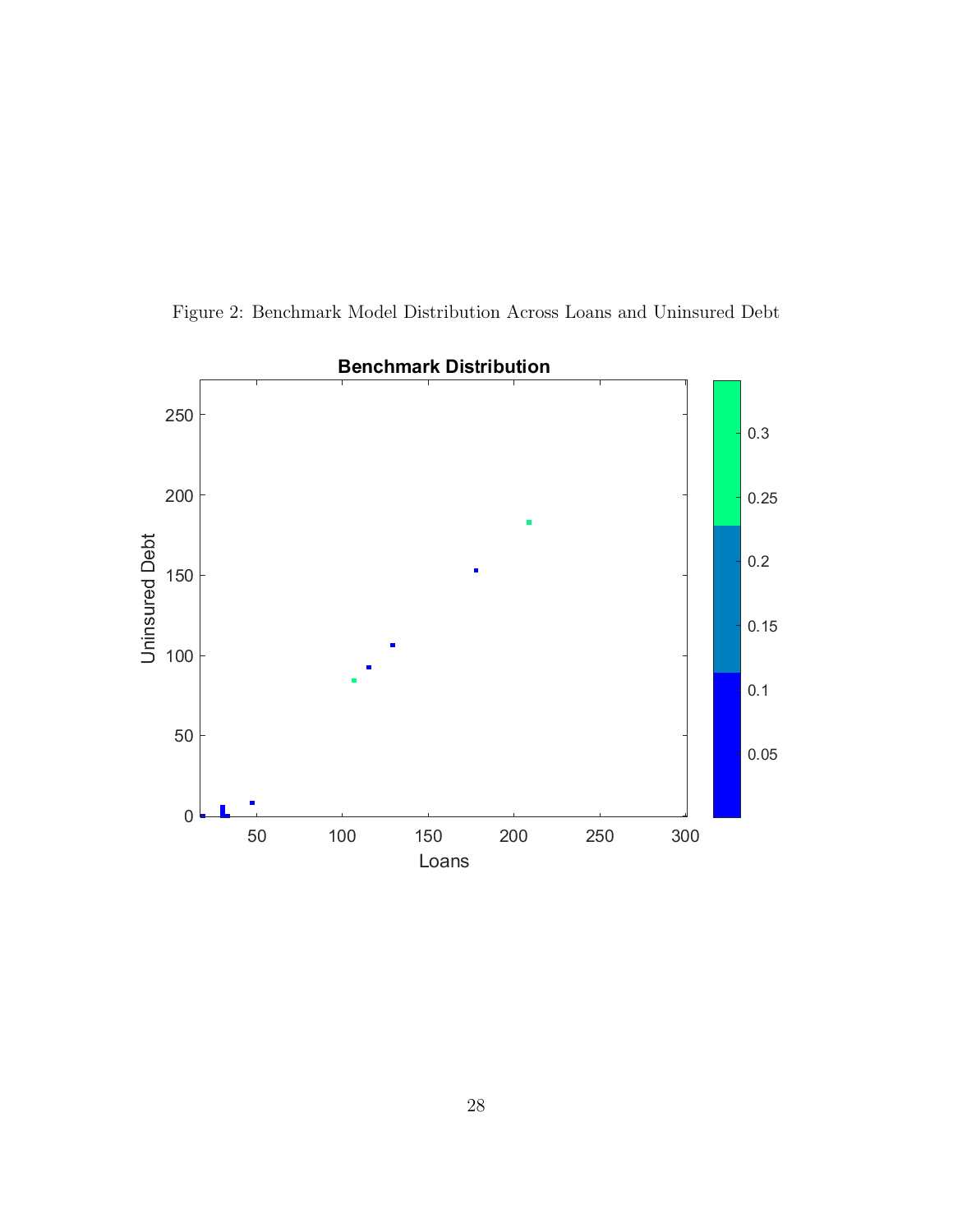<span id="page-29-0"></span>

Figure 3: Benchmark Model Dividend versus Equity Issuance Decision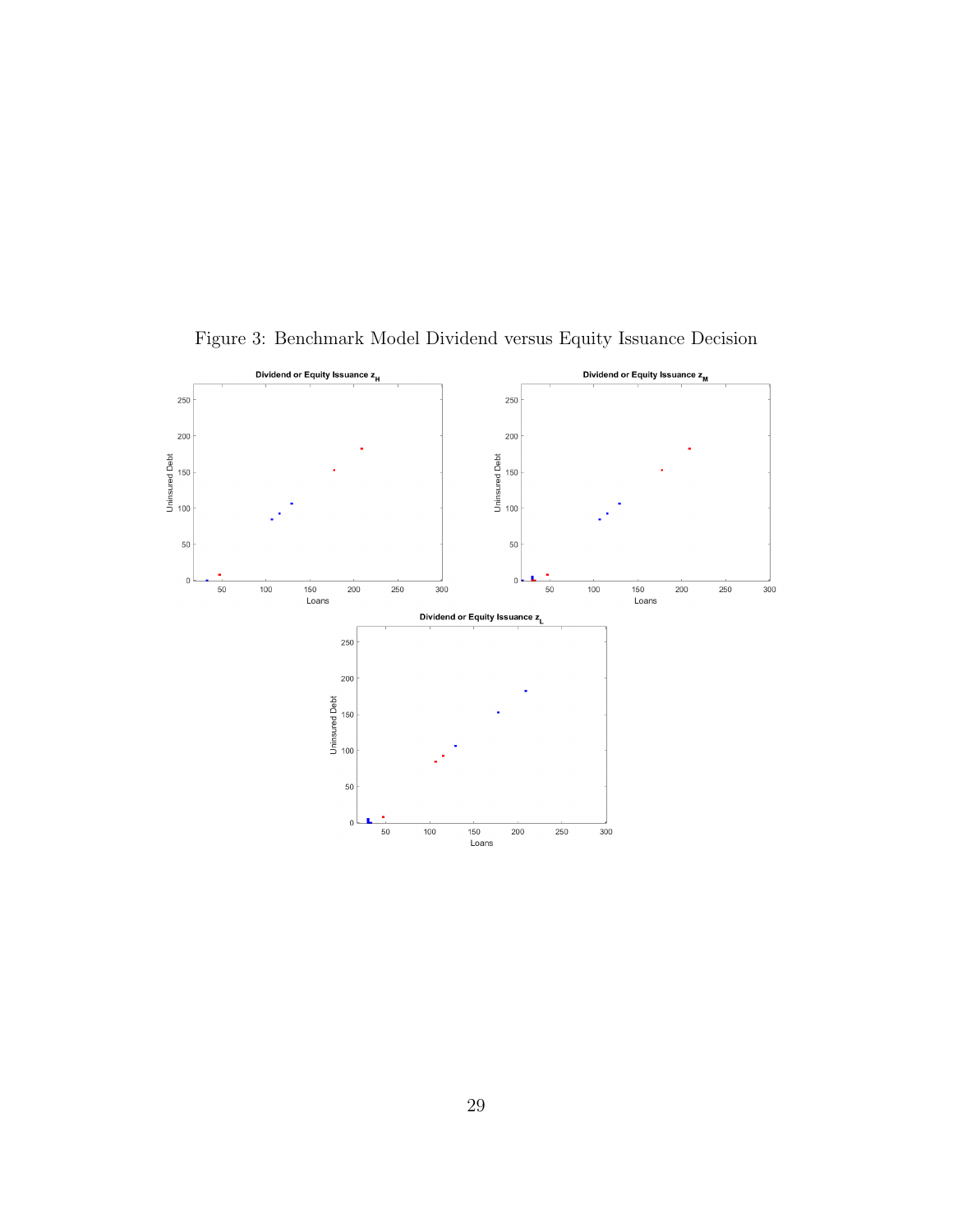

<span id="page-30-0"></span>Figure 4: Counterfactual Model Distribution Across Loans and Uninsured Debt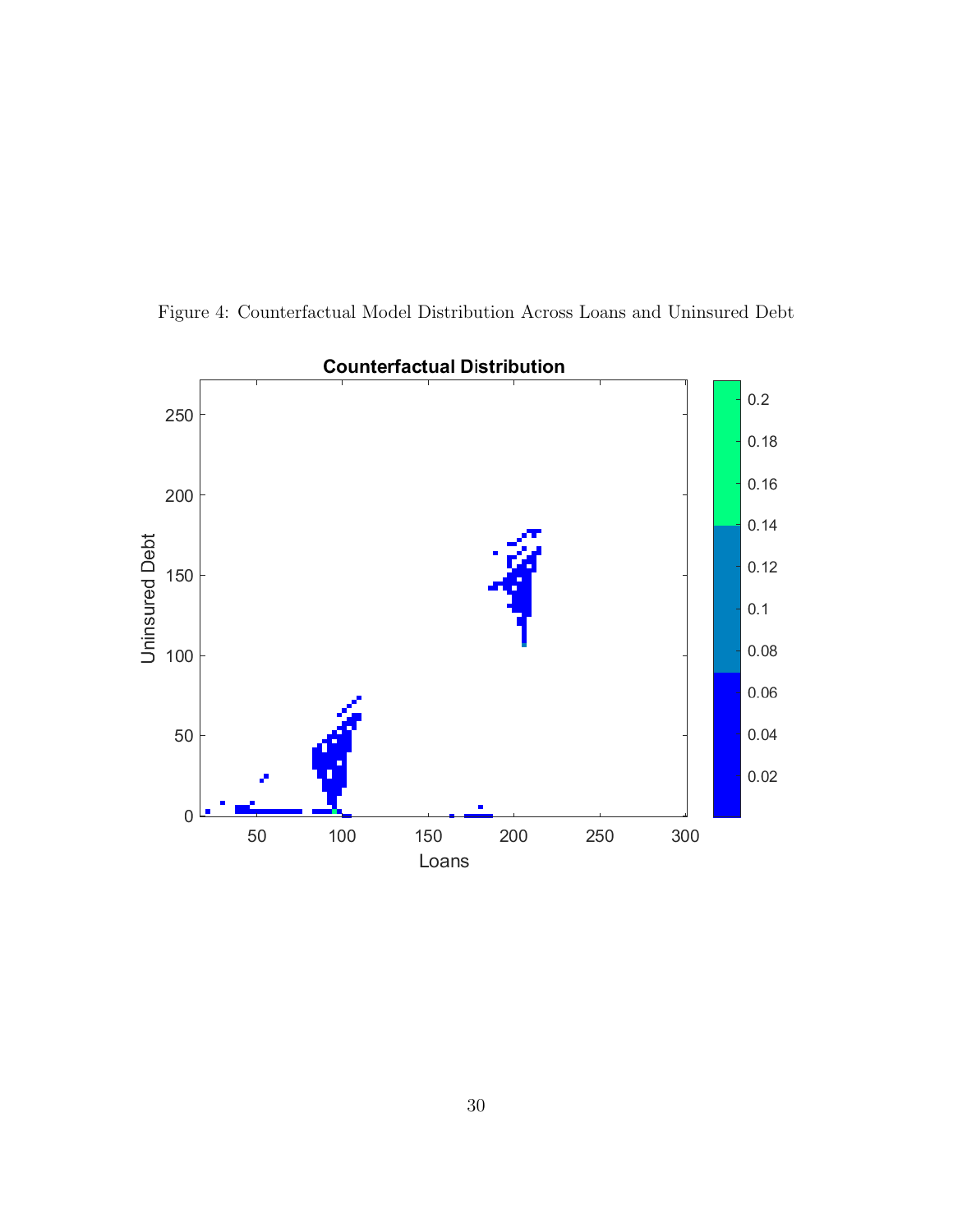<span id="page-31-0"></span>

Figure 5: Counterfactual Model Distribution of Debt to Loans Ratio